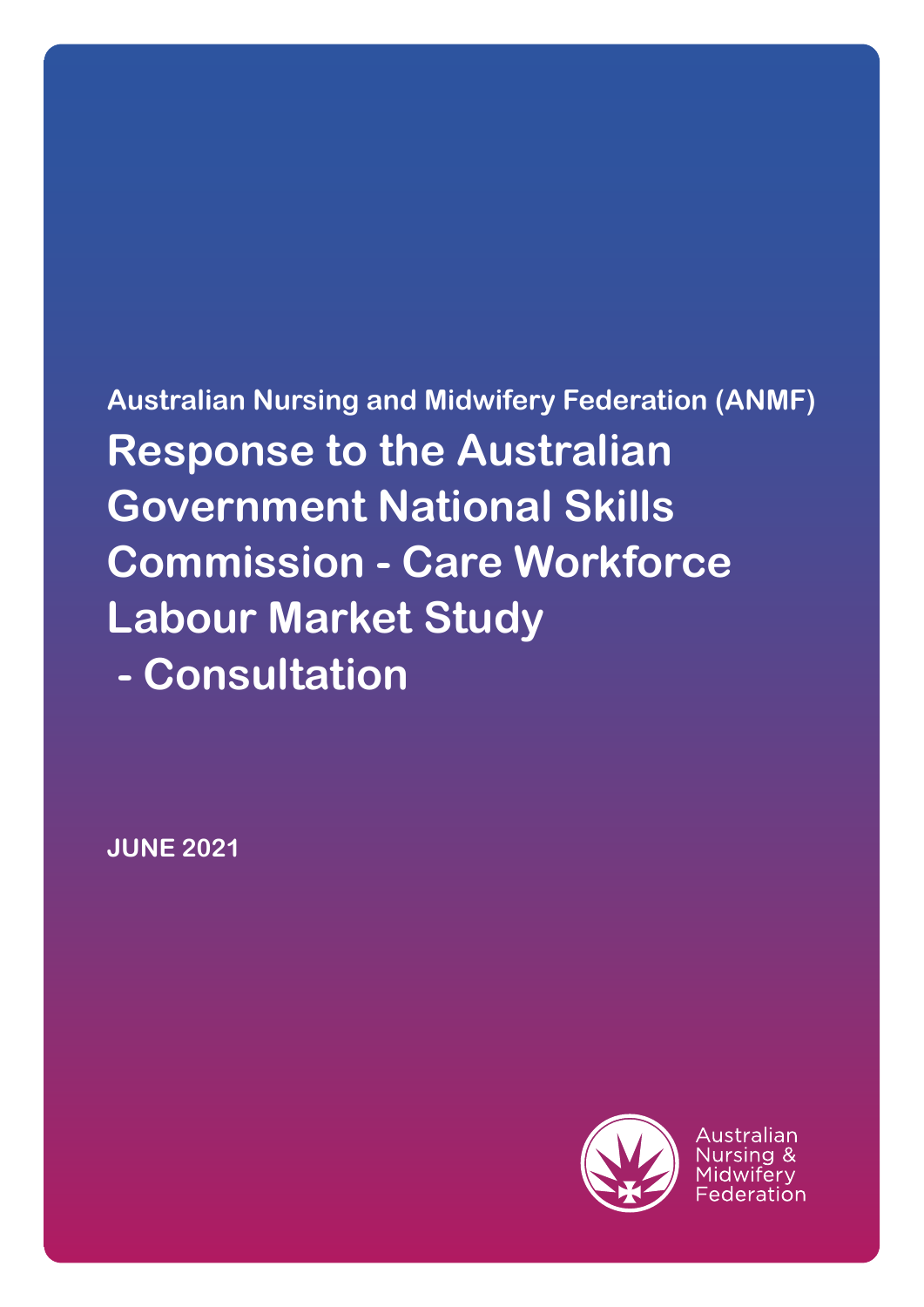

Australian Nursing and Midwifery Federation **Response to the Australian Government National Skills Commission - Care Workforce Labour Market Study - Consultation** 

> **Annie Butler Federal Secretary**

**Lori-Anne Sharp Assistant Federal Secretary**

**Australian Nursing and Midwifery Federation Level 1, 365 Queen Street, Melbourne VIC 3000 T: 03 9602 8500 F: 03 9602 8567 E: anmffederal@anmf.org.au W: www.anmf.org.au**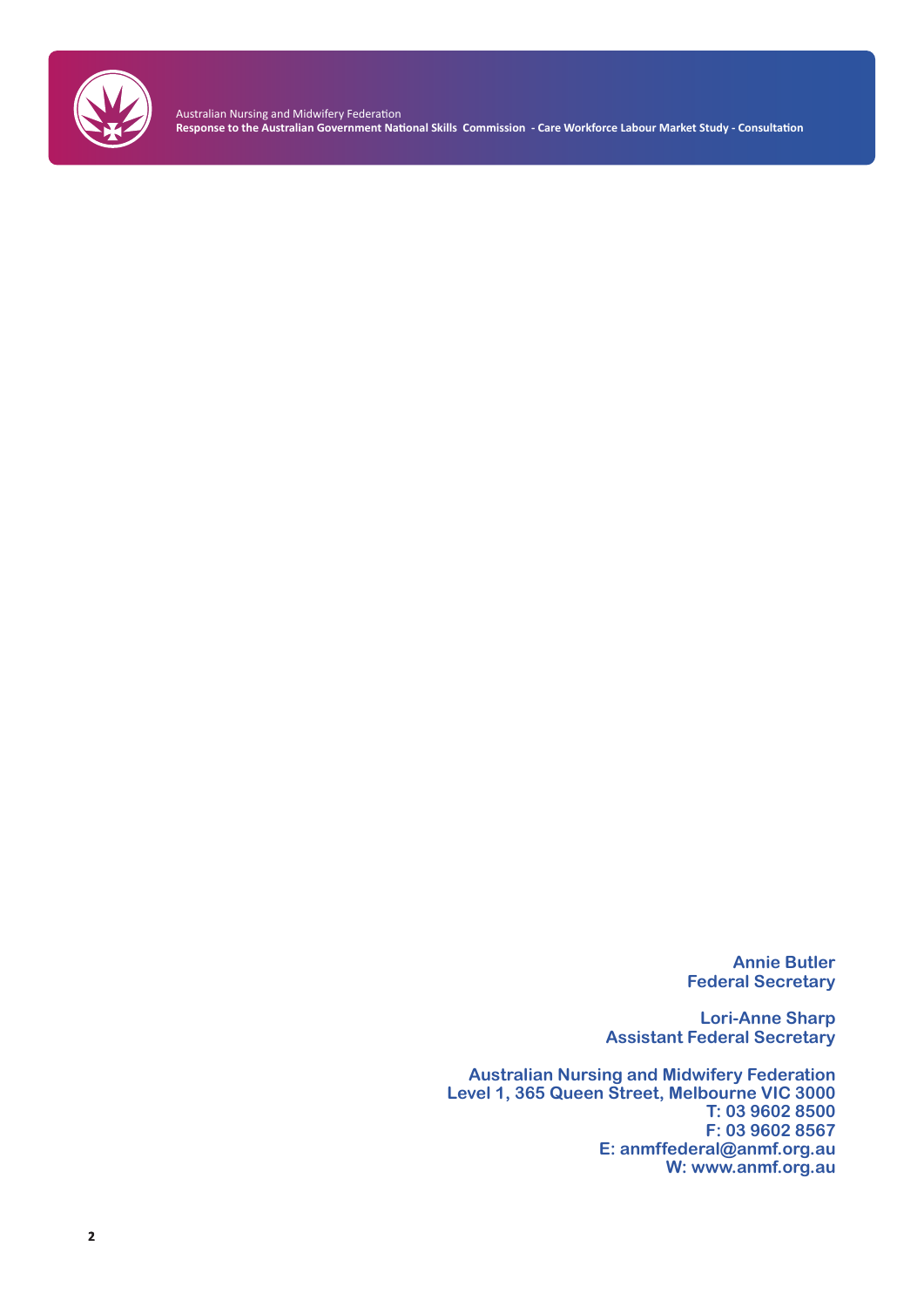

# Introduction

- 1. The National Skills Commissioner has been tasked by the Prime Minister to undertake an in-depth study on the existing and anticipated factors that impact the supply and demand of care workers from now until 2050. Stakeholders have been asked for insight and input in relation to the following focus areas:
	- 2. Workforce observations
	- 3. Workforce attraction, retention, and development
	- 4. System settings
	- 5. Thin markets
	- 6. Technology
	- 7. Monitoring framework
	- 8. Data gaps
- 2. This submission is the Australian Nursing and Midwifery Federation's (ANMF) response to the Commissioner's request for feedback from stakeholders and refers to the Discussion Paper – Care Workforce Labour Market Study, $1$  and associated Terms of Reference.
- 3. The consultation's Terms of Reference rightly highlights that workers in Australia's care and support sector provide essential services to Australia's most vulnerable people across the aged care, veteran and mental health, and disability sectors. As one of Australia's fastest growing sectors, there must be both greater recognition for the contributions and dedication of this workforce as well as genuine, sustained support and funding directed at rewarding and enhancing their capacity and wellbeing. As the Commission understands, the care and support sector is comprised mainly of women who often work in a part-time or casual capacity. In recent years there has also been an increase in the number and proportion of workers employed via even less secure sub-contracting arrangements (the 'gig economy').
- 4. The Commission recognises that over the coming years, the growing National Disability Insurance Scheme (NDIS) and ageing population will further increase the demand for workers across the breadth of the care and support sector. Workforce problems across the sector are already apparent, with understaffing and inadequate skills mix particularly prevalent in the aged care sector<sup>3</sup>, mental health<sup>4</sup>, disability care<sup>5</sup>, veteran health<sup>6</sup>, and across rural, regional, and remote areas. These issues have been known for some time, yet there has been inadequate action by successive Governments to address them. While overall supply of nurses in Australia is currently adequate,<sup>8</sup> the above sectors and contexts do have current shortfalls. Further, extensive overall national shortages are expected within the next four years with an anticipated shortage of over 100,000 nurses by 2025.<sup>9</sup> Additionally, due to global shortages of nurses (particularly in low-middle income countries),<sup>10</sup> the unethical nature of Australian reliance on drawing nurses from in particular, lower-resource contexts, and the closure of international borders,<sup>11</sup> Australia will face a significant challenge in the years ahead to ensure high quality care.

<sup>1</sup> National Skills Commission. 2021. Discussion Paper: Care Workforce Labour Market Study [Online]. Canberra, Australian Government. Available: https://www.nationalskillscommission.gov.au/careworkforce [Cited 3 June 2021].

<sup>&</sup>lt;sup>2</sup> National Skills Commission. 2021. Terms of Reference: Care Workforce Labour Market Study [Online]. Canberra, Australian Government. Available: https://www.nationalskillscommission.gov.au/terms-reference-care-workforce-labour-market-study [Cited 3 June 2021].

<sup>&</sup>lt;sup>3</sup> Royal Commission into Aged Care Quality and Safety (2021) Final Report: Care, Dignity and Respect. Commonwealth of Australia.

<sup>4</sup>Foster, K., Roche, M., Giandinoto, J.-A. and Furness, T. (2020), Workplace stressors, psychological well-being, resilience, and caring behaviours of mental health nurses: A descriptive correlational study. Int J Mental Health Nurs, 29: 56-68.

<sup>5</sup> National Disability Service. 2020. State of the Disability Sector 2020. Available: https://www.nds.org.au/about/state-of-the-disability-sector-rep <sup>6</sup> Parliament of Australia (2016) Mental health of Australian Defence Force members and veterans. Commonwealth of Australia. Available: https://www.aph.gov.au/ Parliamentary\_Business/Committees/Senate/Foreign\_Affairs\_Defence\_and\_Trade/ADF\_Mental\_Health/Report

<sup>7</sup> A Biggs, Rural health workforce, Budget review 2018–2019, Research paper series, 2017–18, Parliamentary Library, Canberra, May 2018

<sup>&</sup>lt;sup>8</sup> Australian Government Department of Education, Skills, and Employment (2014-15) Labour Market Research - Nurses Australia. Australian Government. Available: https://www.dese.gov.au/collections/nurses-labour-market-research-reports

<sup>9</sup> Health Workforce Australia (2014), Australia's Future Health Workforce – Nurses Detailed, HWA, accessed 20 January 2021

<sup>10</sup> World Health Organization (2020) State of the World's Nursing. Available: https://www.who.int/publications/i/item/9789240003279

<sup>11</sup> Buchan, J., & Catton, H. (2020). COVID-19 and the International Supply of Nurses. Report for the International Council of Nurses. Geneva: International Council of Nurses. Geneva: International Council of Nurses.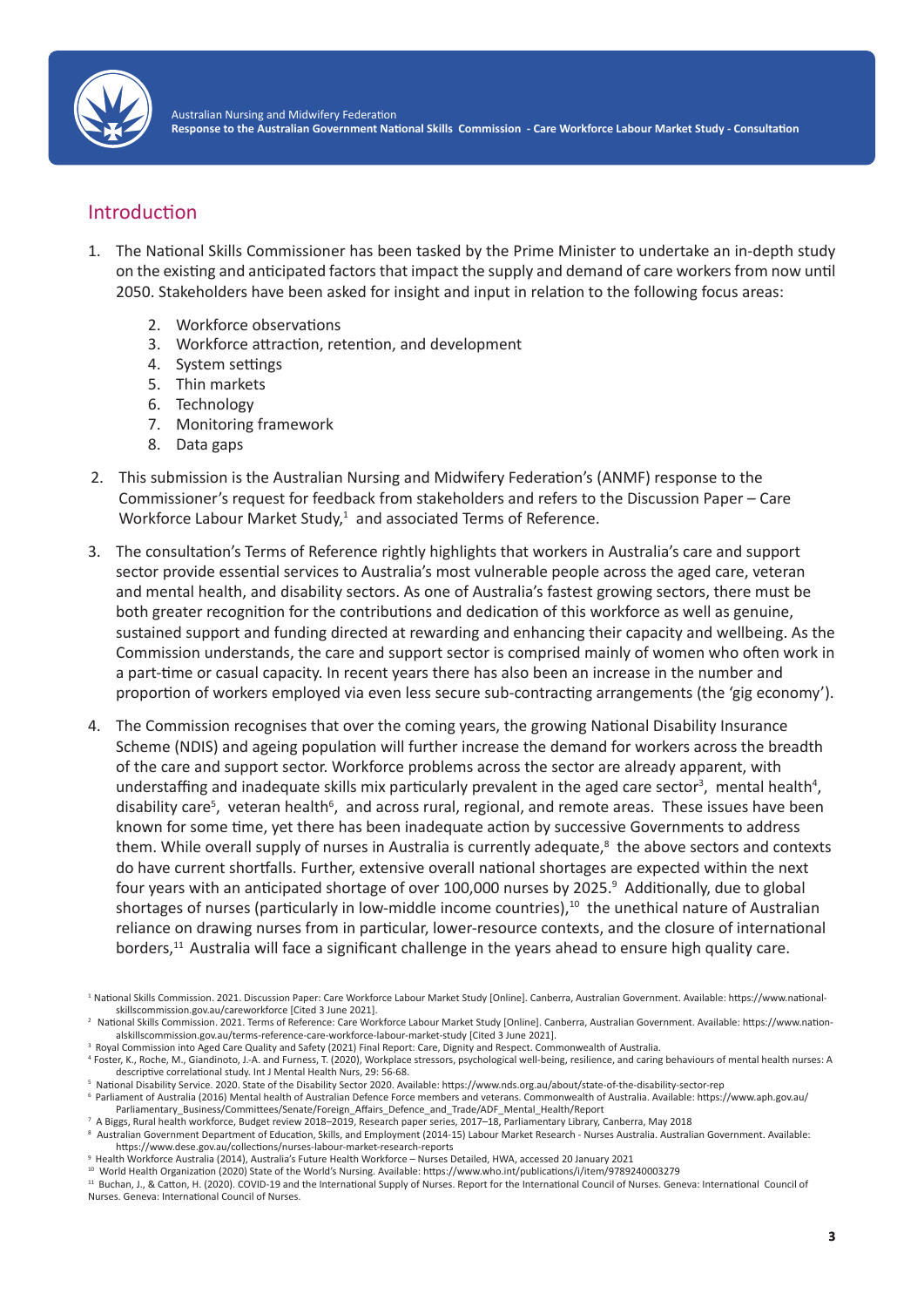

- 8. We have stated in a number of submissions, $12, 13$  particularly in response to inquiries about skilled migration visas, that it is not always a matter of a shortage of nurses, but that graduates experience barriers to obtaining work- such as a lack of graduate programs, poor connection between educational institutions and providers, poor pay and conditions on offer and a preference given to experienced staff over graduates. As noted by the Commission, we anticipate that these shortages will be amplified in the future unless genuine policy and legislative actions and carefully directed funding occur as a matter of priority.
- 9. The issues raised above must all be addressed to ensure people with the right skills and training are attracted to and are retained in the care and support workforce.

# The Australian Nursing and Midwifery Federation

- 10. The ANMF is Australia's largest national union and professional nursing and midwifery organisation. In collaboration with the ANMF's eight state and territory branches, we represent the professional,industrial, and political interests of more than 300,000 nurses, midwives, and personal care workers (PCWs) across the country. <sup>14</sup>
- 11. Our members work in the public and private health, aged care, and disability sectors across a wide variety of urban, rural, and remote locations. We work with them to improve their ability to deliver safe and best practice care in each and every one of these settings, to fulfil their professional goals, and achieve a healthy work/life balance.
- 12. Our strong and growing membership and integrated role as both a trade union and professional organisation provide us with a complete understanding of all aspects of the nursing and midwifery professions and see us uniquely placed to defend and advance our professions.
- 13. Through our work with members we aim to strengthen the contribution of nursing and midwifery to improving Australia's health and aged care systems, and the health of our national and global communities

# Workforce Observations

#### What observations do you have about the job roles in the care and support workforce?

14. In Australia there are two categories of nurse regulated to practice: the registered nurse and the enrolled nurse. A registered nurse is a person who has successfully completed the prescribed Australian Nursing and Midwifery Accreditation Council (ANMAC) accredited education program and has acquired the requisite qualification to be a registered nurse with the Nursing and Midwifery Board of Australia (NMBA). Registered nurses undertake initial and ongoing assessment of nursing care needs, supervises, and delegates aspects of care to enrolled nurses and PCWs.

<sup>&</sup>lt;sup>12</sup> ANMF. (2020) Submission to the Department of Education, Skills and Employment in relation to the consultation on skilled migration occupation lists review [Online]. ANMF. Available: https://anmf.org.au/documents/submissions/ANMF\_Submission\_Skilled\_Migration\_Occupational\_Lists\_Review.pdf

<sup>13</sup> ANMF. Submission to the Senate Select Committee on Temporary Migration (2019) ANMF. Available: https://anmf.org.au/documents/submissions/Submission\_to\_the\_ Senate\_Select\_Committee\_on\_Temporary\_Migration.pdf

<sup>&</sup>lt;sup>14</sup> Personal care workers can be referred to by a variety of titles, including but not limited to 'assistant in nursing', 'care worker' and 'aged care worker'. In Australia, these staff are unregulated in contrast to registered nurses and enrolled nurses. For the purposes of this submission, workers who provide assistance in nursing care within nursing homes and in-home care in the community are referred to as personal care workers.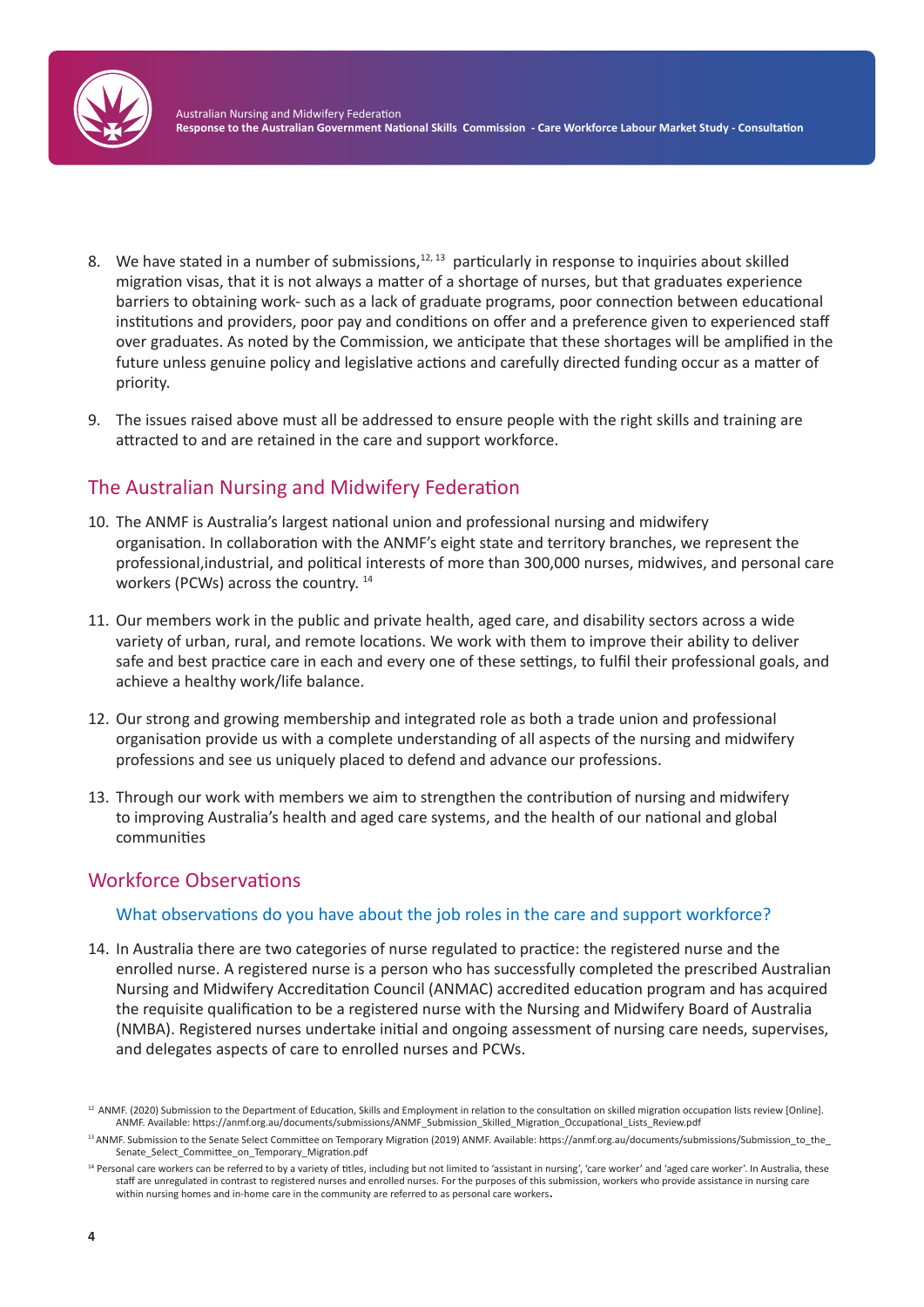

- 15. Nurse practitioners are a further category of nurse, however one that builds upon the practice of the registered nurse (i.e. nurse practitioners are registered nurses also). Nurse Practitioners have achieved a Masters level qualification and have significant nursing experience and expertise. Australia should increase the utilisation of nurse practitioners as an increasing proportion of Australia's future care workforce. The nurse practitioner's scope of practice is reflective of their context of practice, where they are working and the education and expertise of the individual.<sup>15</sup> Nurse practitioners provide advanced nursing care and work across critical care, rural and remote areas, mental health, alcohol and other drugs, chronic disease management, primary health care, aged care, and correctional services. They represent a high value approach to managing increasing numbers of patients particularly in relation to costs and outcomes and to the healthcare system through nurse practitioner-led and collegiate models of care.
- 16. The ANMF notes that the Commission has not included midwives amongst the profession/job roles within the scope of their study. The role of midwives in improving perinatal nutrition, screening for alcohol and other drug use, establishing therapeutic relationships with a woman and families, providing support and resources on issues from post-partum depression to family violence, and minimising birthrelated trauma, is essential. The ANMF recommends that the Commission should expand the focus on their study to incorporate midwives and midwifery care as important components to examine. Research consistently demonstrates that midwifery continuity of care models improve maternal mental health outcomes. A recent report estimates the first-year costs (i.e. from conception through to the first year of a child's life) of perinatal depression and anxiety is \$877 million, extending to a lifetime cost of \$7.3 billion.<sup>16</sup> The ANMF strongly recommends identifying midwives as key contributors to care for women and families and part of the care and support workforce.
- 17. It is imperative that the care and support workforce has greater and more sustainable capacity and capability to provide high quality care and support to care recipients. This will only be achieved by improving the standing of workers in the sector through improved training, wages, and conditions. The work must be valued by society as skilled, often complex and vital to ensuring the dignity, wellbeing and health of people who access care.
- 18. Working in the care and support sectors must be promoted as an attractive and rewarding career option and provide pathways for development and skills enhancement leading to better work outcomes. The entrenched view of care work being low skilled and inferior on the basis of being 'women's work' must be overturned. Within the sector, there is a prevalence of part-time, low-hour contracts, and casual work. Many workers are compelled to work over multiple sites and/or for multiple employers to earn a living wage. This has resulted in a fragmented workforce that lacks an industrial voice and is unable to provide consistent quality of care. There are also known risks here in terms of infection prevention and control that have been most starkly revealed during the SARS-CoV-2/COVID-19 pandemic and its impact particularly on the residential aged care sector.

<sup>&</sup>lt;sup>15</sup> Farquhar, K. (2014). Expanding the scope of practice of the rural and remote emergency nurse practitioner beyond the 'fast track' model of care HNE Handover: For Nurses and Midwives 7(1), 1-6

<sup>&</sup>lt;sup>16</sup> PwC Consulting (2019) The cost of perinatal depression and anxiety in Australia https://www.pc.gov.au/\_\_data/assets/pdf\_file/0017/250811/sub752-mental-health-attachment.pdf p.14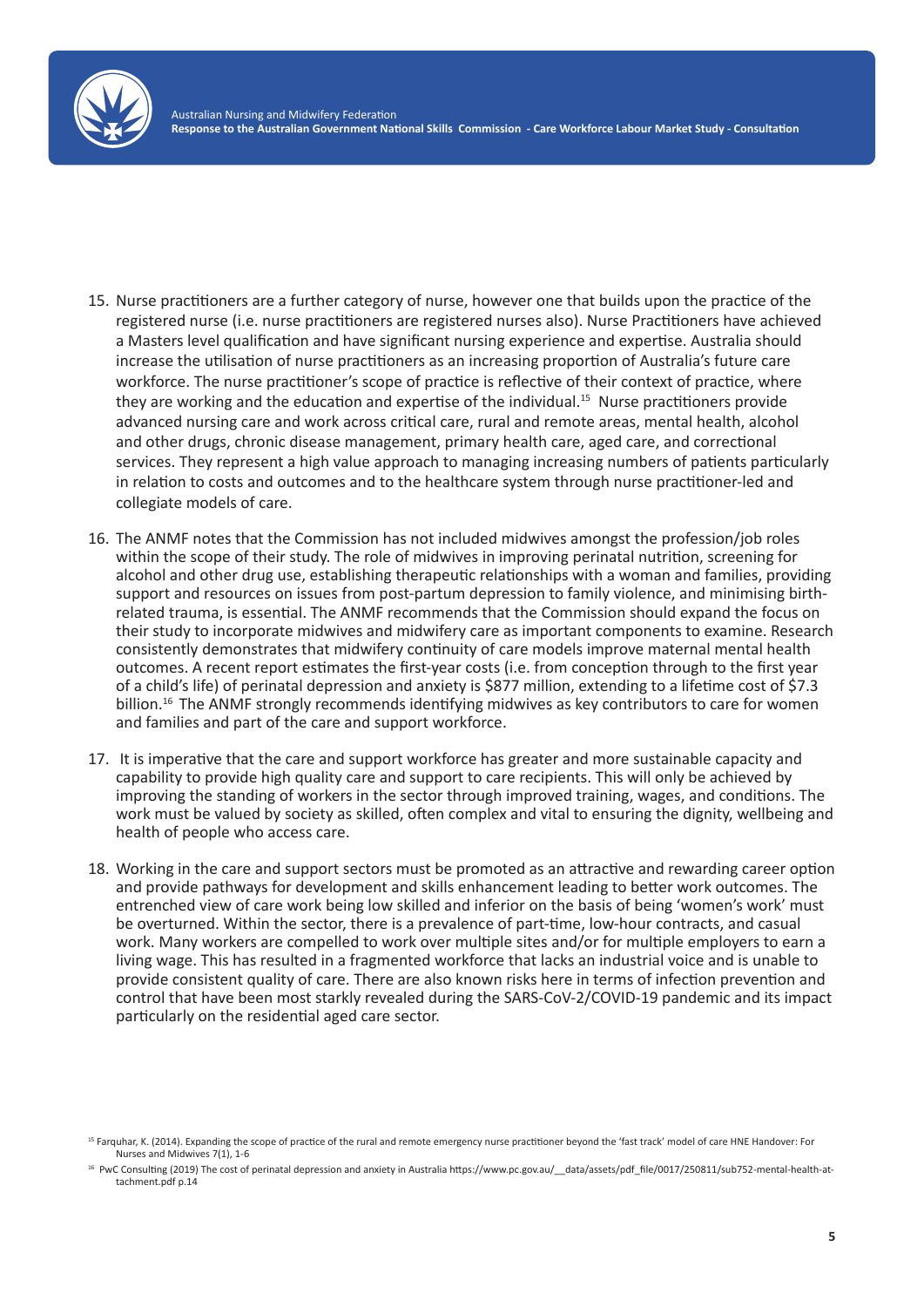

- 19. The changing and varied healthcare needs of the Australia's diverse population has considerable impacts upon the job roles of members working in the care and support workforce. Along with an increasing life expectancy, rising rates of chronic disease, cancer, mental ill health, and disability care needs means that there are many more people with multiple and complex conditions that need individualised assessment, care, management, and treatment from a variety of different subsectors within the wider care and support sector.
- 20. One of the corollaries of an ageing population and longer life expectancy (particularly among groups that typically have a shorter than the average mainstream life expectancy, e.g. Aboriginal and Torres Strait Islander people, those with mental ill-health and/or disability, drug users, and the homeless) is higher rates of comorbidities and dual diagnoses.<sup>17</sup> While ageing is neither synonymous with disability nor disease, living longer increases the likelihood of developing chronic illnesses. At present, 80 percent of Australians aged 65 years and over have four or more chronic conditions.<sup>18</sup> Modern medicine, nutrition, and social and health advancements means that many people both live longer but are doing so along with multiple health issues, including behavioural and mental health concerns.<sup>19</sup> Furthermore, the rates of these issues and concerns are increasing.<sup>20</sup> This has resulted in a situation where care is being provided for people who are on more medications, with more potential interactions, and are more prone to rapid changes in condition than the general population. This risk is complicated further for people with dementia, mental ill health, cognitive or intellectual disability, and communication issues, as these changes are not always readily evident.
- 21. Chronic illness is particularly prevalent among people who have dementia. People with dementia have complex care needs because of having a degenerative disease that affects cognitive, emotional, and physical function. People with dementia have an average of two to eight concomitant health conditions,<sup>21</sup> and 90 percent of people with dementia have at least one comorbidity,<sup>22</sup> which is a higher incidence than age-matched people without dementia.<sup>23</sup> The prevalence of dementia is projected to increase by 90 percent by 2037, with a 2.75 fold increase (to almost 1.2 million people) by 2056.
- 22. For these reasons described above, skilled health practitioners including nurses and midwives are needed to assess clients' baseline conditions, changes over time, and to evaluate the effects of interventions. However, due to low staffing levels and poor skills mixes across much of the care and support sector, particularly aged care, there are issues with unregulated, less qualified, lower-skilled workers (i.e. PCWs) taking on roles that otherwise would be (and should be) undertaken by nurses or other healthcare professionals.
- 23. The most effective way of ensuring high quality and safe aged care is by imposing requirements on the providers of that care to have a minimum number of trained care staff supported by registered and enrolled nurses in a mix that takes account of the care needs of their patients/residents/clients (case mix).
- <sup>17</sup> Note that veterans are over-represented in many of these categories, particularly mental ill health, physical disability, substance use, and homelessness.

<sup>21</sup> Wilkinson E (2013). Providing quality dementia care. Nursing and Residential Care, 14 (2): 93-5

<sup>18</sup> Australian Bureau of Statistics (2019)

<sup>19</sup> "In 2017-18, one in five (20.1%) or 4.8 million Australians had a mental or behavioural condition, an increase from 4.0 million Australians (17.5%) in 2014-15." Australian Bureau of Statistics (2019) ]

<sup>&</sup>lt;sup>20</sup> "Just under half (47.3%) of Australians had one or more chronic conditions in 2017-18, an increase from 2007-08 when two-fifths (42.2%) of people had one or more chronic conditions." Ibid.

<sup>&</sup>lt;sup>22</sup> Browne J; Edwards DA; Rhodes KM; Brimicombe DJ; Payne RA (2017). Association of comorbidity and health service usage among patients with dementia in the UK: a population-based study. BMJ Open, 7 (3): 1-8

<sup>&</sup>lt;sup>23</sup> Poblador-Plou, B; Calderon-Larranaga, A; Marta-Moreno, J; Hancco-Saavedra, J; Sicras-Mainar, A; Soljak, M; Prados-Torres A (2014). Comorbidity of dementia: a cross-sectional study of primary care older patients. BioMed Central Psychiatry, 14 (l): 84-92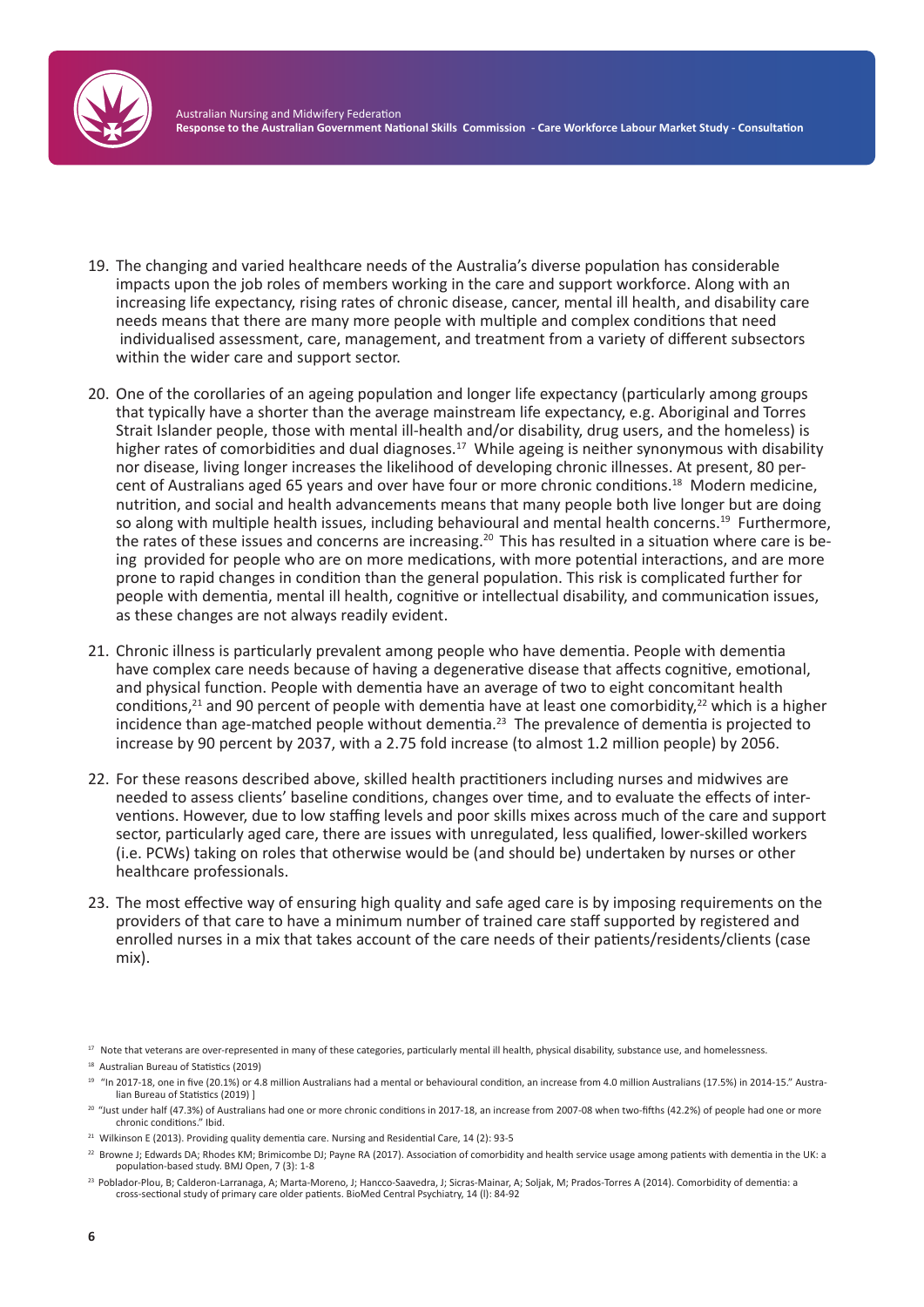

Australian Nursing and Midwifery Federation **Response to the Australian Government National Skills Commission - Care Workforce Labour Market Study - Consultation**

#### Mental Health

- 24. Many people do not receive the mental health care they require due to limited service availability, funding gaps, lack of cultural safety, convoluted referral pathways, and fragmented care.<sup>24</sup> Better use of already qualified nurses, mental health nurses, and midwives is an easy and cost-effective strategy to increase the efficacy of Australia's mental health workforce and recognises that not all mental healthcare occurs in specifically mental health services. In our submission to the Productivity Commission Report on Mental Health,<sup>25</sup> the ANMF called for the reinstatement of nurse-led programs such as the Mental Health Nurse Incentive Program (MHNIP), which allowed mental health nurses to provide cost effective community-based mental health care. This program is especially important in areas with poor access to general practice and specialist mental health professionals and services.
- 25. Mental health nurses perform invaluable work both with people who have emerging mental ill health and those who have experienced prolonged or recurring mental ill health. Nurses working in mental health add clinical experience to their generalist foundation, with many nurses in the speciality having or working towards a postgraduate mental health qualification. The expertise of mental health nurses cannot be underestimated, in both the direct provision of care and through education of consumers, families, colleagues across sectors and specialties, and the wider community. Mental health nurses must be considered to be a central and ongoing feature of Australia's health and support sectors and their value both now and in the future effectively leveraged to provide important contributions to the care of the Australian community.
- 26. Despite there being over Australian 24,000 nurses who identify their primary area of practice as mental health,<sup>26</sup> this is not enough to meet present and projected future demand. As the Productivity Commission's Draft Report noted; mental health nurses are a critical part of the current mental health workforce, being the largest clinical occupational group dedicated to mental health, and one of the most geographically dispersed and cost-effective sources of expertise for combined management of mental and physical health and care coordination. The ANMF agrees that the number of mental health nurses practicing in Australia — in general practice clinics, community health services, and aged care facilities  $-$  should be significantly increased.<sup>27</sup> The dearth of mental health nurses is a situation that is shared across the developed world. The causes are multifactorial, including unsatisfactory workplace conditions, concerns about violence, and stigma towards mental ill health and mental health work. These issues must be comprehensively addressed if the sector is to attract new nurses and retain those already working in the specialty.

## Over the past 5 years how have you seen the care and support workforce change?

27. Over the past five years and beyond, the composition of the direct care nursing workforce has changed, most noticeably in aged care, resulting in a loss of skill in the workforce and dilution of the capacity of RNs and ENs in the workforce. This has occurred against a setting of increased age, co-morbidity, and complex health conditions of people entering residential care and similar, broader patters of health issues in the wider community including veteran health and mental health. The need for more RNs and ENs in each of these sectors will only increase as the population ages.

<sup>24</sup> Australian Government Productivity Commission (2020) Mental Health Inquiry report https://www.pc.gov.au/inquiries/completed/mental-health/report

<sup>&</sup>lt;sup>25</sup> ANMF (2019) Submission to the Productivity Commission: The Social and Economic Benefits of Improving Mental Health https://anmf.org.au/documents/submissions/ ANMF\_Submission\_to\_Productivity\_Commission\_The\_Social\_and\_Economic\_Benefits\_of\_Improving\_Mental\_Health\_5April2019.pdf

<sup>&</sup>lt;sup>26</sup> Department of Health workforce data NHWDS - Nursing and Midwifery Factsheets 2019 https://hwd.health.gov.au/publications. html

<sup>27</sup> Mental Health Productivity Commission Draft Report Overview and recommendations (2019) https://www.pc.gov.au/inquiries/ current/mental-health/draft/mentalhealth-draft-overview.pdf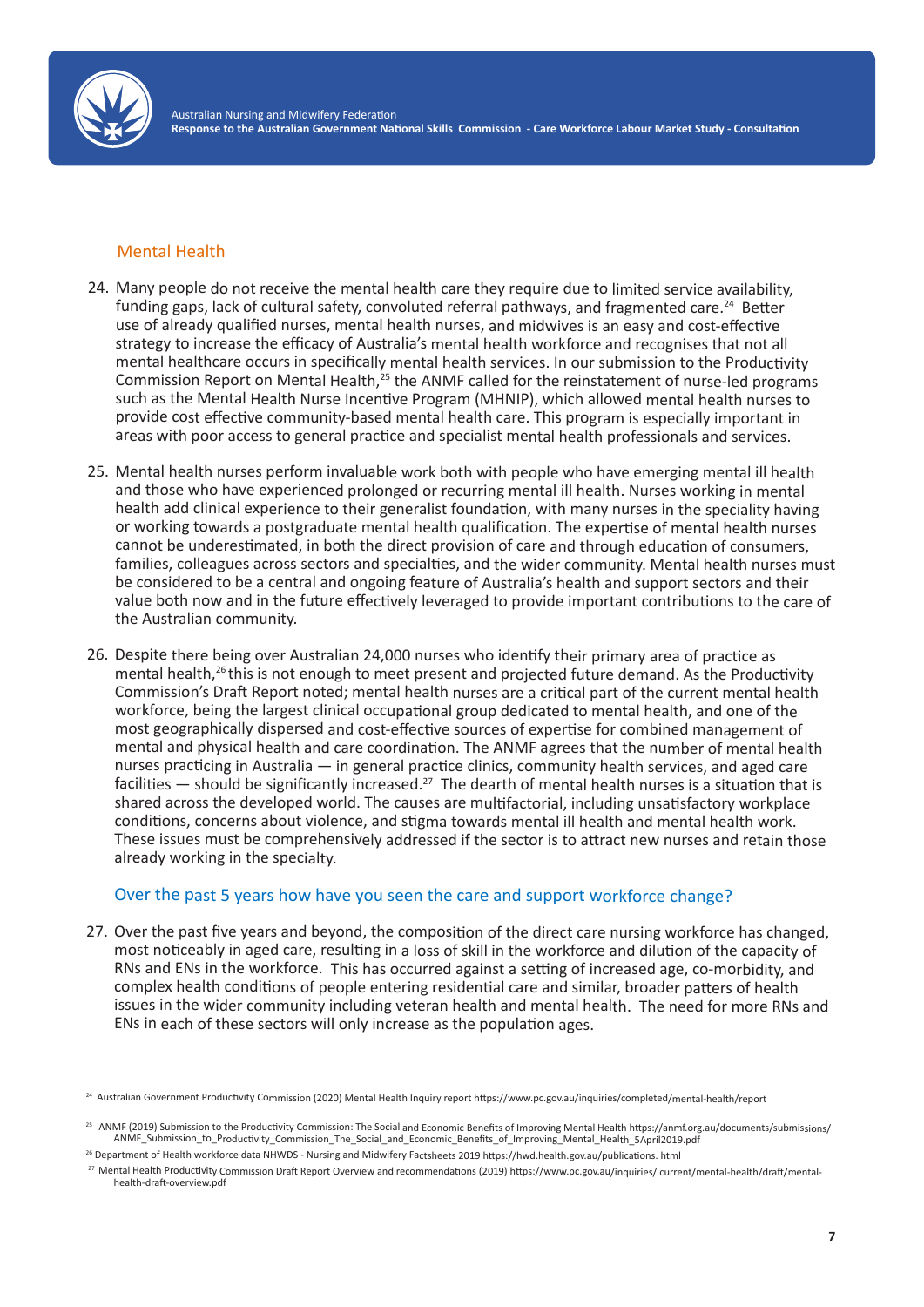

The ANMF highlights that the overall reduction in nursing numbers and subsequent skills dilution has had, and continues to have, direct implications for the quality and safety of care delivered.

- 28. Across these sectors, high workloads, unreasonable nurse to patient/client ratios, stress, and occupational violence are commonplace. Wages in the care and support sector are low when compared to health care (i.e. public sector nursing wages) and many care workers are paid at award rates or only marginally above. These factors contribute to low morale, burn out, decisions to leave the sector and create barriers to recruitment to the sector. Further, they obviously impact on the quality and safety of care provided.
- 29. Another issue observed over recent years is the increasing casualisation of the workforce across the sector. Problems faced by casual workers include; lack of guaranteed hours of work, irregular hours, no paid personal or annual leave, termination of employment without notice - unless notice is required by a registered agreement, award or employment contract. Casual employment has financial, psychological, social and industrial implications, such as:
	- a) casual loadings not fully compensating for loss of conditions such as paid annual leave and personal leave
	- b) loss of career opportunities;
	- c) lack of job security;
	- d) reduced access to continuing education provided in the workplace;
	- e) limited ability to secure finance due to uncertain earnings;
	- f) inability to properly plan individual caring, family and community activities; and
	- g) a negative effect on retirement benefits for example, superannuation.

A further issue with casual work is the impact that taking sick leave or turning down shifts can have due to fear of losing further work, reduced shifts, or losing a job completely. This leads to workers still coming to work despite being unwell which has significant risks for clients/patients and other staff.

30. It is the position of the ANMF that the use of casual employees must not undermine:<sup>28</sup>

- a. the continuity of quality care;
- b. the knowledge and skill base of employees providing care to patients/clients/residents;
- c. the time available for patient/client/resident care by permanent staff orientating or assisting casual employees;
- d. the employer's duty to provide an environment in which employees can deliver safe care; or
- e. permanent employment opportunities.
- 31. The ANMF suggests that the number of employees employed on a casual basis must be limited to the level required to meet temporary or exceptional circumstances which cannot be met by the level of permanent staff. For example, casual employees can be engaged for such things as covering short-term leave, one on one care ('specialling') of a patient/client/resident or in circumstances of exceptional demand on health or aged care services.

<sup>&</sup>lt;sup>28</sup> Australian Nursing and Midwifery Federation. (2021). ANMF Position Statement: Casual employment in nursing, midwifery and care work. May 2019. Available: https:// anmf.org.au/documents/policies/PS\_Casual\_Employment\_Nursing\_Midwifery\_and\_Care\_Work.pdf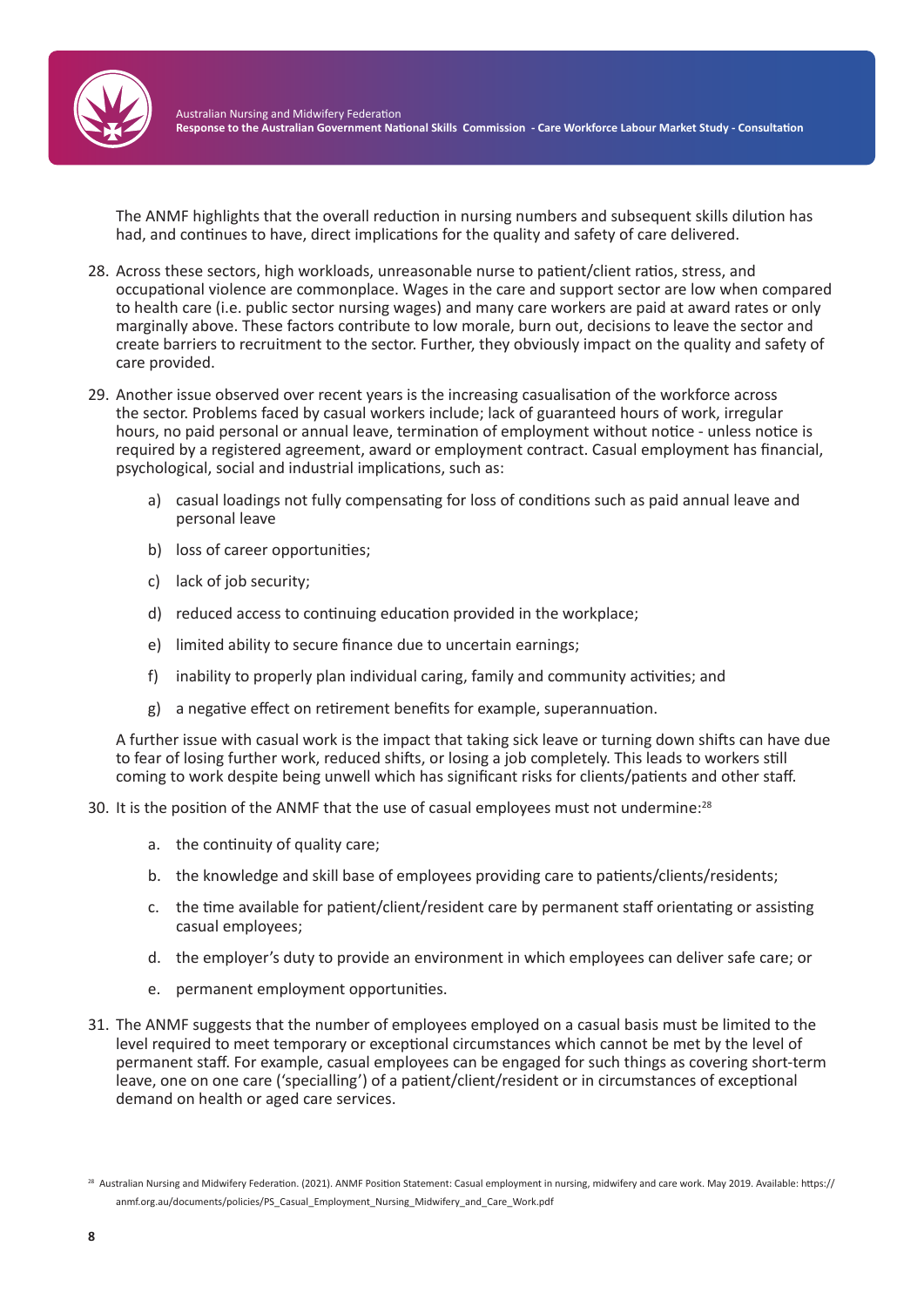

When engaging casual employees, employers should preference established 'banks' or 'pools' of experienced nurses, midwives, and PCWs before sourcing staff from external employment agencies. Employers should ensure casual employees engaged through employment agencies are provided with appropriate insurance, training and vetting for suitability of employment. Employers should source casual employees from reputable employment agencies that do not deduct or charge unreasonable placement fees on casual employees.

### How do you expect the workforce to change in the near-term and out to 2050?

- 32. There is extensive and compelling evidence demonstrating that Australia and many other countries around the world, particularly low to middle income countries, are expected to face intensifying workforce shortages within the care and support sector. There are many reasons for this including ageing populations with higher life expectancies. The ageing population is expected to impact on the workforce in two main ways; by increasing the number of people who need to access care and support services and through the increasing age of many members of the workforce itself who are likely to remain in the workforce for longer. Here, the ANMF advises that it will be necessary to effectively support both older workers to remain in the workforce, if they wish to, as they have important skills and experience to offer and to ensure younger workers are recruited and retained as older workers leave.
- 33. Australia's care and support sector has been reliant on the recruitment of international nurses, midwives, and PCWs often from low to middle income countries and the sector employs a large and increasing proportion of overseas-born staff. This is anticipated to continue in the aged care sector with the Royal Commission into Aged Care Safety and Quality including a consideration of immigration within Recommendation 75 regarding aged care workforce planning which has been accepted by the Government.<sup>29</sup> It is also anticipated that reliance on overseas-born workers will also continue in mental health, disability care, veteran health, and rural regional and remote health.
- 34. Recruitment of nurses and midwives from less resourced countries to meet the healthcare needs of well-resourced nations was of such growing concern the World Health Organization declared that active recruitment of healthcare workers and its related migration as one of the greatest global health threats in the 21st century.<sup>30</sup> As such, the ANMF views any workforce planning, including for the recruitment of international PCWs, to be an important issue for future workforce planning in Australia. The ANMF advances the following recommendations regarding recruitment of overseas workers: $31$ 
	- Overseas recruitment should not be the primary strategy to overcome workforce shortages in Australia or as an alternative to education and recruitment opportunities for the existing domestic workforce.
	- Overseas working visa programs should not be utilised by Australian Governments as a solution to the underemployment or unemployment of domestic graduates.
	- Governments must commit additional resources towards workforce planning, education, remuneration, and conditions to attract and retain domestic workers to the sector.
	- Employers should exhaust all avenues to employ members of the domestic workforce and introduce a range of strategies aimed at attracting and retaining domestic workers.
	- Internationally recruited workers must be provided with the same employment conditions as those offered to domestic workers.

<sup>&</sup>lt;sup>29</sup> Australian Government Department of Health. (2021) Australian Government Response to the Final Report of the Royal Commission into Aged Care Quality and Safety May 2021. Australian Government Department of Health. Available: https://www.health.gov.au/sites/default/files/documents/2021/05/australian-governmentresponse-to-the-final-report-of-the-royal-commission-into-aged-care-quality-and-safety.pdf

<sup>30</sup> Shaffer, FA. et al. (2016). Code of ethical international recruitment practices: the CGFNS alliance case study. Human Resources for Health. 14(31): 113-9. Available: https://human-resources-health.biomedcentral.com/articles/10.1186/s12960-016-0127- 6#citeas

<sup>31</sup> Australian Nursing and Midwifery Federation. (2021). ANMF Policy: International recruitment of nurses and midwives - May 2021. Available: https://anmf.org.au/ documents/policies/P\_International\_recruitment.pdf 36.By enhancing staffing and skills mix across the sector, the poor track record of the sector regarding the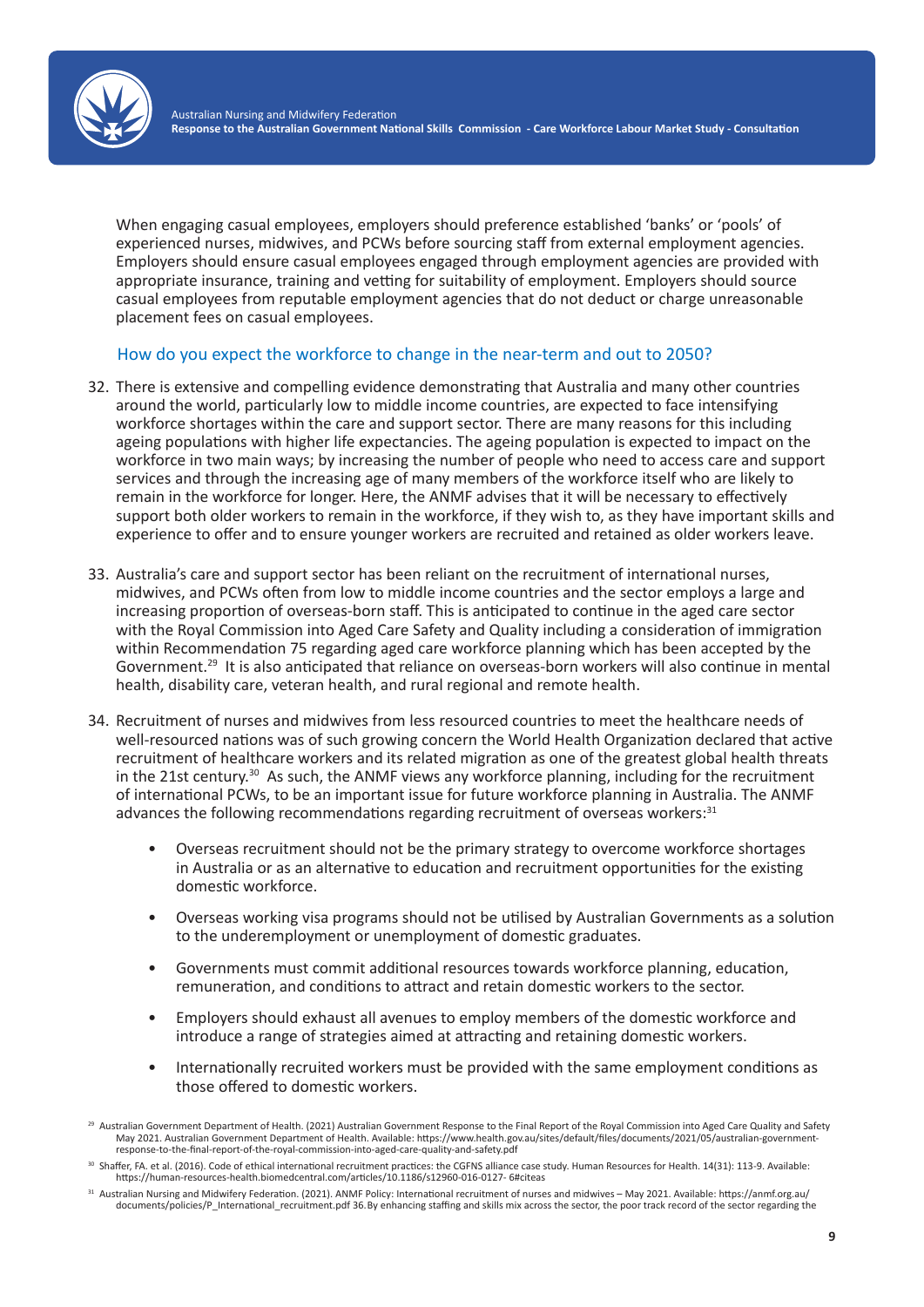

## What do you consider to be the key drivers of change to the care and support workforce into the future?

- 35. Addressing workforce shortages both in terms of the number of educationally prepared care staff i.e. those who have attained the minimum education requirement of a Certificate III in Individual Support employed across the sector, and via ensuring mandated minimum staffing levels and skills mix will greatly improve the care provided to people who access care and support services and will underpin better outcomes and greater wellbeing for staff, clients and providers, through the provision of respectful and dignified care.
- 36. By enhancing staffing and skills mix across the sector, the poor track record of the sector regarding the attraction and retention of staff – particularly nursing staff, could be addressed. Mandating minimum staffing levels and skills mix also addresses issues regarding; the sector's interfaces with the wider health and social services sectors and handover to other health professionals, the provision of individualised person-centred care, better engagement with family members and loved ones, improved capacity of services to offer better quality clinical placement positions for students, and ensuring better occupational health and safety and workplace conditions for staff members who are less likely to be overwhelmed by unfeasible workloads.

### How will the workforce need to adapt?

- 37. It is important to not only consider how the workforce needs to adapt to the future requirements of healthcare in Australia but how the healthcare systems must change and adapt to the needs of people receiving care. The workforce is often the glue that holds health systems together and the workforce can only adapt to the extent to which a system enables it. Therefore, it is essential that this review balances the expectations of the care workforce with the healthcare systems required adaption.
- 38. The workforce across the sector will need to be much larger and comprise a greater skills mix of staff. Due to a projected increase in the number of people accessing services through the care and support sector, nursing, midwifery, and PCW education programs should prepare all workers to assist with care rehabilitation and the maintenance of optimal health for their patients/clients including older people, people living with disability, and people with mental ill health. These education programs should also provide nurses, midwives and PCWs with a greater understanding of the problems faced by people with diverse and complex needs and those of their families or primary carer/s.
- 39. To support and ensure the provision of safe, effective care PCWs must be regulated through registration under the Health Practitioner Regulation.<sup>32</sup>

# Workforce Attraction, Retention and Development

#### To what extent are mobility and skills transferability between and across job roles important factors in workforce/worker attraction and retention?

40. Mobility and skills transferability between and across job roles are highly important factors for attraction and retention of staff in the care and support sector. Supported career progression, professional development, and opportunities to gain new skills and qualifications, are key factors for attracting and retaining staff. The ANMF recognises that the care and support workforce is not homogenous. The skills and training needed for a PCW in aged care will not be the same as those required for disability or community mental health, for instance. There is a baseline of skill, reflected in the Cert III in Individual Support, but the specialised nature of particular areas of care should also be recognised. Supporting career pathways is important for retention, however, this should not involve moving into work and responsibility that is outside the scope of the role or practice area.

<sup>32</sup> Australian Nursing and Midwifery Federation. (2021). ANMF Position Statement: Registration of assistants in nursing – February 2021. Available: https://anmf. org.au/documents/policies/PS\_registration\_of\_assistants\_in\_nursing.pdf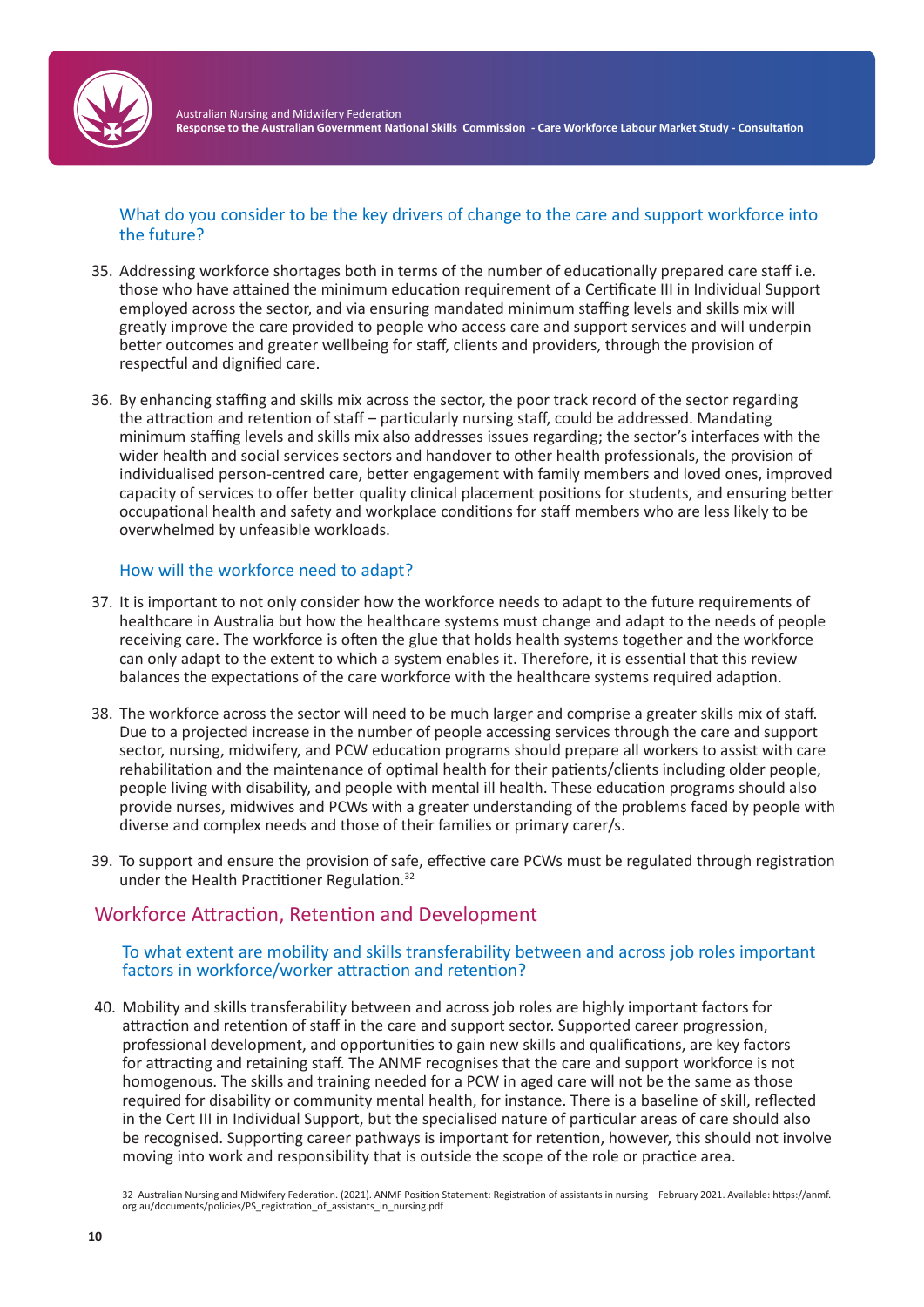

#### What strategies and tactics are most effective in attracting and retaining a workforce/worker with the right skills?

- 41. To attract and retain a suitably sized and skilled workforce and to enhance the care and support sector workforce's capacity and capability to provide high quality care a range of strategies and tactics must be considered. Improving working conditions must be part of any strategy to attract and retain care and support staff.
	- a. Wages must be set at rates comparable to equivalent public sector rates. Minimum hourly rates must be sufficient to allow care workers to earn a decent living income.
	- b. Ongoing permanent work must be preferenced over casual employment and contract or 'gig' work such as offered through labour hire platforms.
	- c. Permanent work must be offered on the basis of the regular work performed, rather than on low or zero hour contract basis. Insecure work in the care sector is a disincentive to attracting and retaining staff.
	- d. Workplaces must be proactive in ensuring the safety and wellbeing of workers and work health and safety reforms proposed in the Boland review<sup>33</sup> must be implemented as a priority across the sector. Issues of occupational violence, excessive workload and psychological harm create a negative perception of care work and impact retention in the sector.
	- e. As discussed above, adequate staffing levels and skills mix are required to ensure safe and quality care can be delivered. This means, amongst other things, ensuring workers have time to deliver person centred care and complete administrative tasks in paid work time.
	- f. Offering attractive working conditions, such as access to flexible family and carer friendly work arrangements, adequate leave entitlements, reasonable workloads are all necessary for attracting and retaining workers with the right skills.
- 42. All of the above strategies serve to promote the perception of care and support work as a valuable and valued sector in which to work. Working in the care and support sector must be maintained and promoted through policy and funding as an essential, valued part of the broader context of health and social services. At a broader community level it is important that positive cultural perceptions about people who access care and support services are promoted.
- 43. Ensuring effective attraction and retention of workers across the sector must also focus on attracting and supporting Aboriginal and Torres Strait Islander nurses, midwives, and PCWs which is also a major priority of the Congress of Aboriginal and Torres Strait Islander Nurses and Midwives (CATSINaM). This need is particularly acute in remote areas, where reduced access to health care is caused by the same factors that inhibit the employment of health care providers – distance, expense, and isolation. Representation of Aboriginal and Torres Strait Islander staff, along with supportive structures that make it easier for disadvantaged, rural, and remote candidates to undertake nursing qualifications (including clinical placements) will assist in making nursing, midwifery, and carer work a more attractive and achievable option for potential candidates.
- 44. To attract and retain a suitably skilled workforce it is necessary to understand the legal accountabilities and responsibilities of the existing workforce. Nurses and midwives are required to obtain and maintain registration by meeting professional standards and working within their scope of practice. The lack of available workforce and skill levels acts as a barrier to meeting those professional standards and the ability to work within the expected scope of practice. This tension acts as a deterrent to working in some areas of the care workforce and impacts the quality of care delivered.

<sup>&</sup>lt;sup>33</sup> Review of the model WHS laws: Final report (safeworkaustralia.gov.au) Productivity Commission 2011, Caring for Older Australians: Overview, Report No.53, Final Inquiry Report, Canbera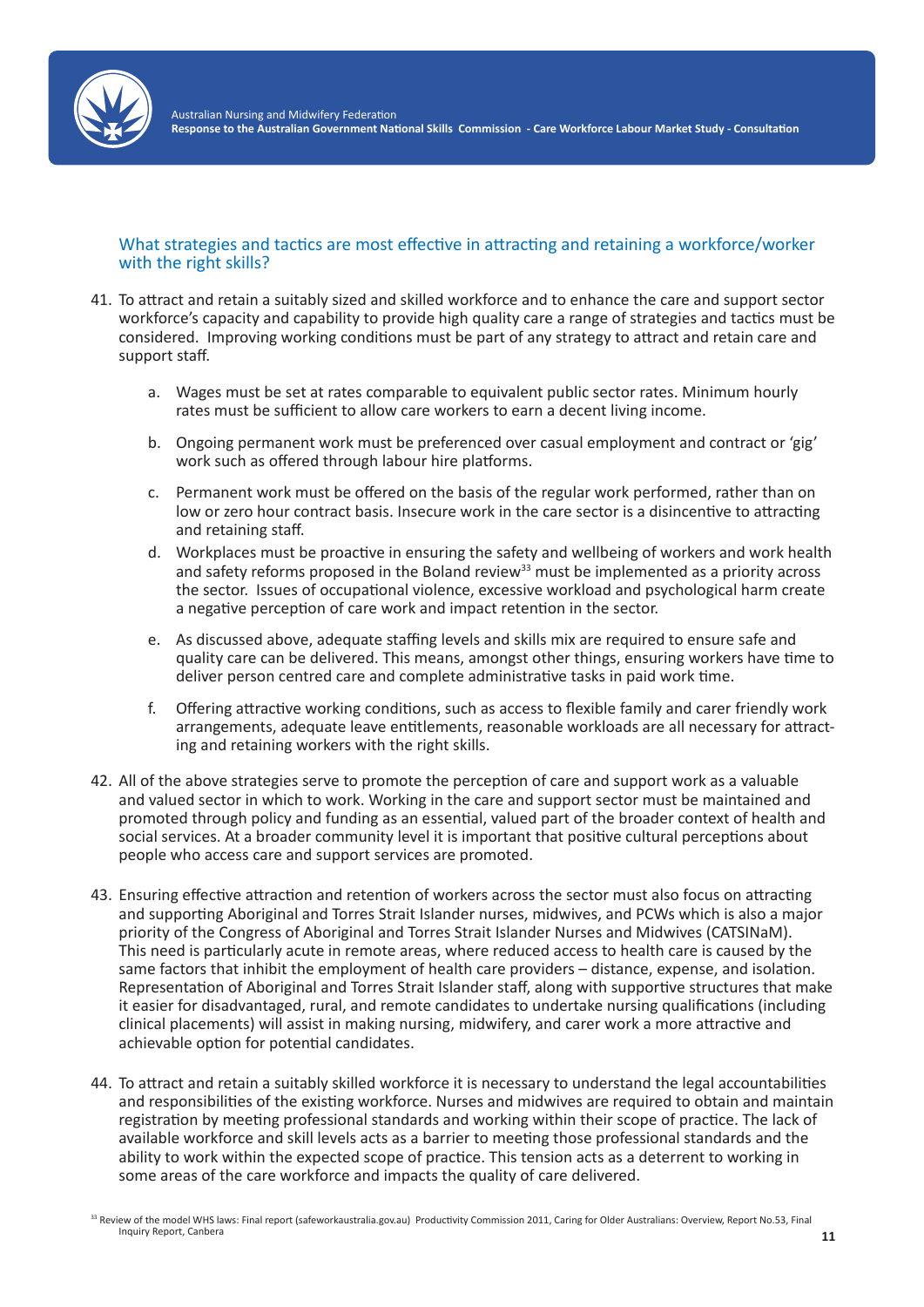

45. Below, we have focussed on some selected key factors that are particularly important for the aged care sector more specifically:

#### Wage outcomes in the aged care sector

- 46. Wage outcomes for workers in the aged care sector must be improved to match equivalent public sector wages. Care work in the aged care sector has been recognised as undervalued in multiple reviews, including *Caring for Older Australians*<sup>34</sup> in 2011, *A Matter of Care*<sup>35</sup> in 2017 and the Aged Care Royal Commission Final Report: Care, Dignity and Respect.<sup>36</sup> The Royal Commission recommended health sector unions, including the ANMF, make application to the Fair Work Commission to increase minimum award wages on the basis that the current rates do not recognise the value of the work performed and/or are undervalued on the basis of gender.
- 47. The ANMF and HSU have issued Work Value applications at the Fair Work Commission in line with the Royal Commission recommendations for workers in the aged care sector, in both residential and home aged care. The applications seek an award rate increase of 25%, which if successful will bring award rates much closer to or in some instances to match public sector rates.
- 48. The Commonwealth Government must be an active participant in the FWC applications to improve award wages and agree to fund increases achieved by the applications. If award rates are improved this will have the effect of raising minimum rates under enterprise agreements. Commitment from Government to fund wage increases will give confidence to providers with respect to offering better wages through enterprise bargaining.
- 49. Reducing the discrepancy between wages in the public and private sector is an important strategy to attract and retain staff to non-public sector care work. While staff continue to earn less in the private sector than their counterparts in the public sector, they will continue to leave private sector care work. This is of particular relevance for the provision of residential aged care as the majority of these services are supplied by private providers.
- 50. Increasing award wages will make the aged care sector more attractive and assist in improving the perception of caring work as valuable work.

#### Transparency and accountability

- 51. Closely linked to increasing wages and improving career pathways in the aged care sector is the need to demonstrate transparency and accountability about how funding to the aged care sector is spent.
- 52. Both Government and employers must be required to demonstrate accountability and transparency with regard to funding allocated to wages. Government must be required to both disclose the amount of funding provided and be transparent about how and where funding is allocated. It should be clear as to how much funding goes to direct care. Employers must be required to demonstrate acquittal of funding allocated to direct care. Accountability and transparency about funding for direct care will promote confidence in the sector and assurance that funding is appropriately spent.
- 53. Sector funding must be linked to quality of care outcomes and determined through an evidence-based methodology to ensure that care standards are met. A measure of accountability is linking funding to meeting quality of care outcomes, including by reporting data about staffing levels and skills mix.

<sup>34</sup> A Matter of Care Australian's Aged Care Workforce Strategy, Aged Care Workforce Strategy Taskforce, June 2018

<sup>35</sup> A Matter of Care Australian's Aged Care Workforce Strategy, Aged Care Workforce Strategy Taskforce, June 2018

<sup>&</sup>lt;sup>36</sup> Royal Commission into Aged Care Quality and Safety, Final Report (n 3)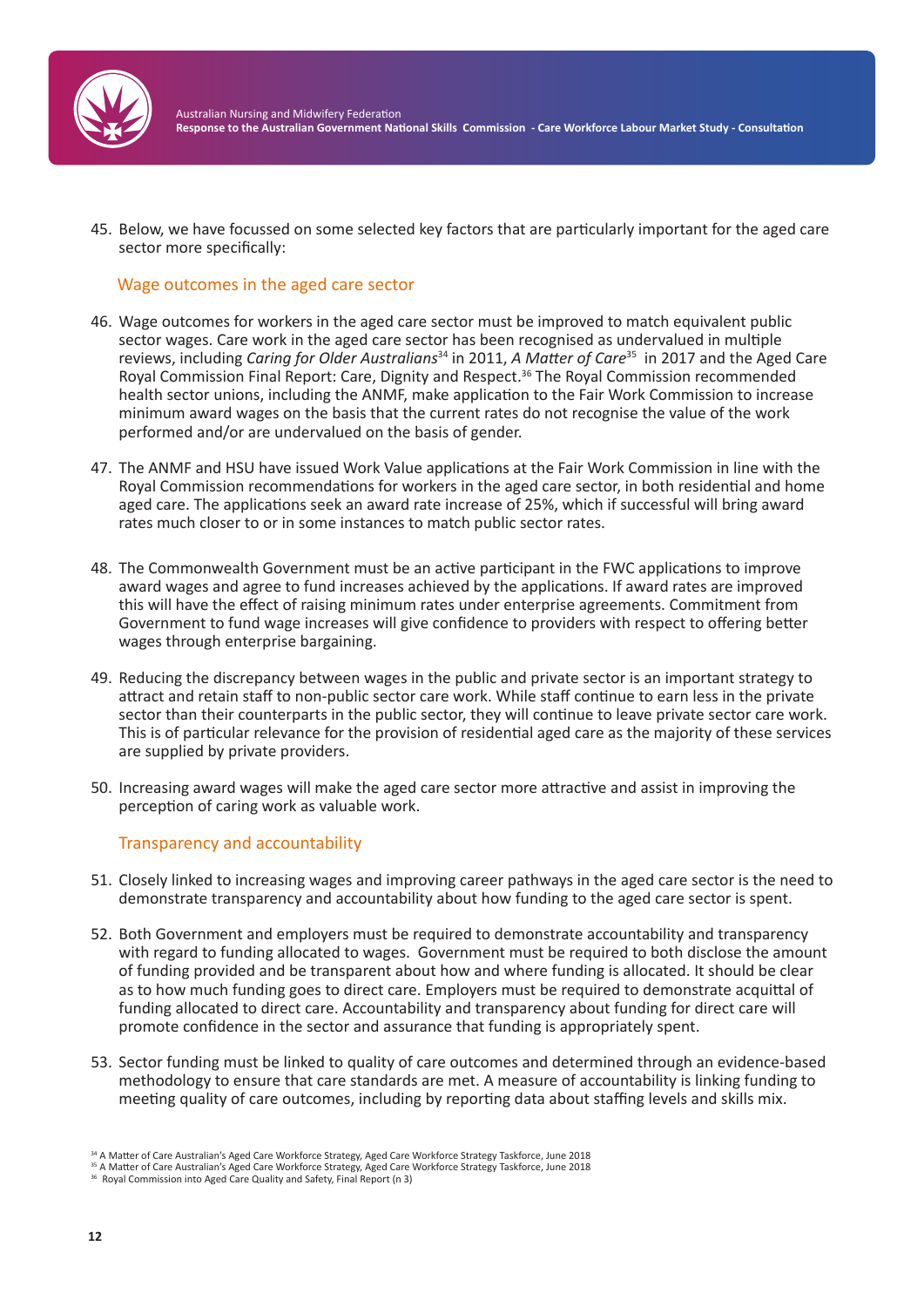

Governance of the care and support sector must be robust and ensure best practice standards. Well governed organisations will attract and retain a competent and caring workforce and earn community confidence in the care and support sector.

What barriers exist to entry and establishing career pathways for the care and support workforce/ workers?

#### Registered Nurses

- 54. Nursing is a multifaceted, demanding and rewarding profession that relies upon the possession of a comprehensive knowledge base and the ability to apply that knowledge and clinical skills in the health care setting. In doing so, nurses are required to master an array of often complex clinical activities and procedures, exercise decision making and critical thinking, demonstrate clear communication and interpersonal skills, and continuously assess, implement, evaluate, and re-prioritise care to meet the often rapidly changing health conditions of the people for whom they are caring. Nurses do so with an understanding of the legal, ethical, and professional framework which governs their practice. Nurses are in the best position to initiate actions that minimise adverse events and negative outcomes forpatients.<sup>37</sup> We encourage the Commission to examine our submission to the recent Independent Review of Nursing Education in Australia which covers pertinent issues for both registered and enrolled nurses.38
- 55. Some of the barriers the ANMF sees that exist to the entry of the profession include:
	- Attrition: While nursing is an attractive option for many people with degree programs close to being fully subscribed, not all candidates complete their qualification, not all graduates register with NMBA, and the days of nursing as a lifetime career are waning. $39$  Further data analytics need to be collected to identify annual attrition numbers, types of education providers, and why student nurses are leaving their education program.
	- Workforce numbers: The current rate of graduates registering is generally meeting graduate vacancies in both the public and private health settings.<sup>40</sup> However, we are less than a decade away from a consistently predicted national and international nursing shortage.<sup>41</sup> Attention must be directed to the retention of older nurses who are also the most skilled and experienced clinicians. As this experienced cohort transitions out of the workforce, opportunities for career development and post-graduate training are required to ensure sufficient numbers to meet demand across all areas of practice. Further work needs to be completed to ensure future workforce planning continues to ensure the required numbers of registered nurses and midwives are graduating and are supported in the development of their careers, while also retaining experienced registered nurses in the current workforce. There is not one responsible organisation or position which is required to collect, analyse and monitor nursing workforce numbers and future requirements, this must change. It is essential that data is timely, accurate and effectively analysed to enable inform future workforce policy.
	- Clinical placements: When done well, clinical placements effectively prepare students as beginning level practitioners, for the workplace. Unfortunately, the ANMF's student and nurse members tell us regularly about inadequate clinical placement experiences.

<sup>37</sup> Aiken, LH; Clarke, SP; Cheung, RB; Sloane, DM; Silber, JH (2003). Educational levels of hospital nurses and surgical patient mortality. Journal of the American Medical Association, 290 (12): 1617-20

<sup>38</sup> ANMF. (2019) Submission to Educating the Nurse of the Future—Report of the Independent Review into Nursing Education [Online]. ANMF. Available: https://anmf. org.au/documents/submissions/ANMF\_Submission\_Nursing\_education\_review\_4July19.pdf

<sup>&</sup>lt;sup>39</sup> A ustralian Nursing and Midwifery Federation (2019). ANMF graduate data set: nurses and midwives. Melbourne: ANMF.<br><sup>40</sup> Australian Nursing and Midwifery Federation (2019). ANMF graduate data set: nurses and midwives.

<sup>41</sup> Commonwealth of Australia (2015). 2015 Intergenerational report: Australia in 2055. Online at https://treasury.gov.au/sites/default/ files/2019-03/2015\_IGR.pdf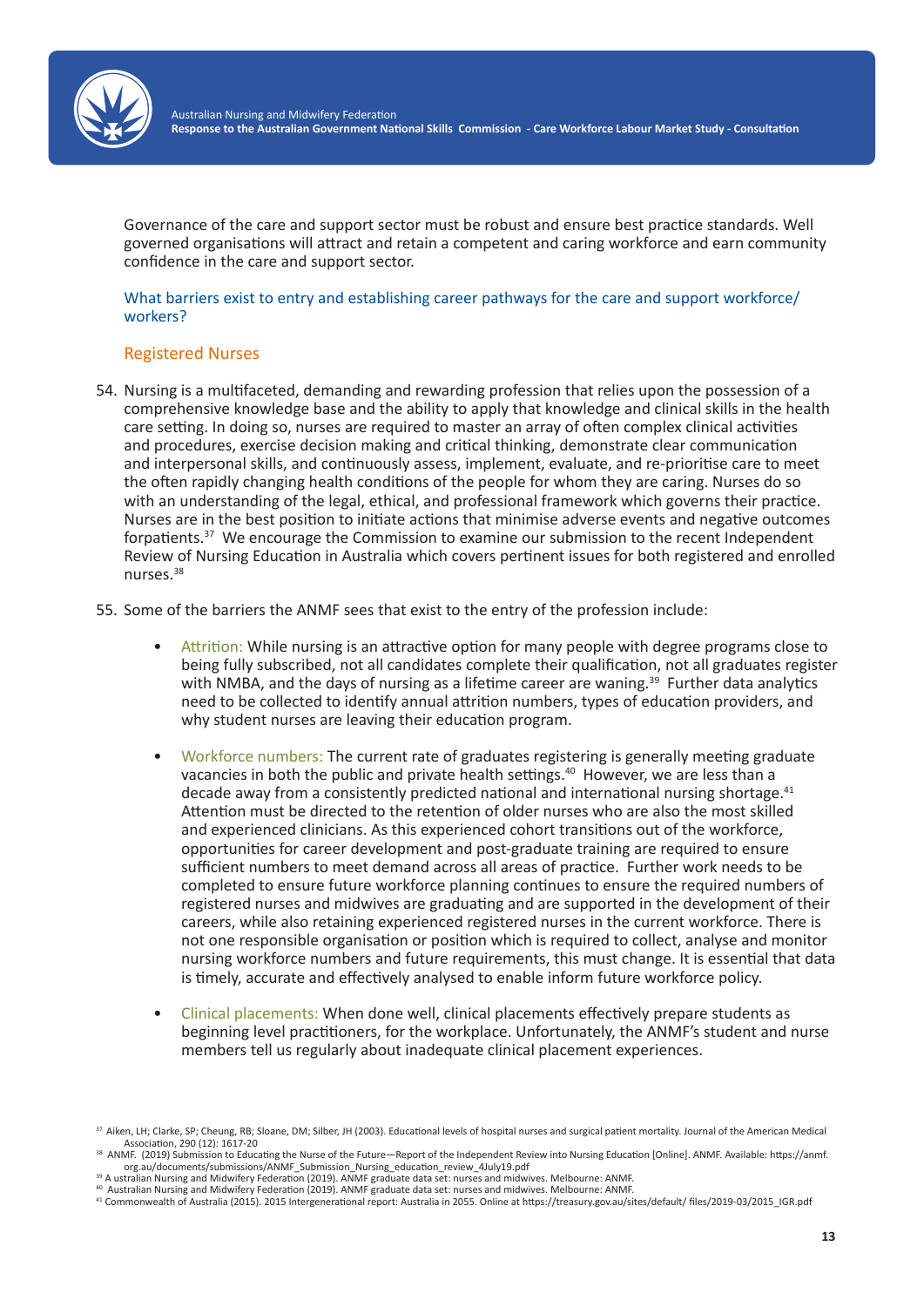

Achieving quality clinical placement experiences can be difficult; the ANMF acknowledges that the space education providers must compete in to negotiate quality clinical placements is onerous, complex, and influenced by several factors.<sup>42</sup> These include:

- o Competition for places due to increasing student numbers, both in nursing and from other health disciplines, alongside post-graduate nursing students.
- o Gaps in partnership arrangements between education providers and health care settings providing placement opportunities, resulting in a lack of transparency and oversight and, on occasion, little opportunity for education providers to influence how the clinical placement is experienced by students.
- o The impost of students, via providers, of unregulated and variable placement costs. The ANMF has been told by education providers that they can be charged from \$55 to over \$120 per student per day. We note that this is a trend that has emerged over the last decade and is only applied to nursing students rather than all health professional undergraduates. This may have come about due to what the literature terms a 'Dedicated Education Model' where health services offering placements employ a clinical support person for student nursing placements.<sup>43</sup> The fees then reflect the health facility's costs, meaning the education provider pays the health service to deliver clinical support for their students on clinical placements. ANMF members have identified that model can result in less access to nurse educators and the primary even sole responsibility for the student falls to clinicians on the floor, who have varying communication, clinical, and teaching skills, and who have to teach and support students while managing an unmodified patient work load.<sup>44</sup>
- o Educators report difficulties in challenging or influencing the way clinical placements are delivered. The limited numbers of placements compared to large numbers of students means health services have the 'upper hand', which allows them to dictate their expectations. While many health services are providing quality clinical placements, a tendency to prioritise service needs over education needs, has been reported to the ANMF. While clinical services are obviously a priority, there also needs to be a strong focus on supporting the workforce of the future to gain the necessary skills to contribute to an effective and efficient sector.
- o Supervision and support by experienced registered nurses are critical for a successful experience for nursing students while on clinical placements. However, our members have expressed concern that at times there is no facilitator available to students. It is also essential that clinical facilitators/preceptors or buddies are experienced registered nurses who promote a positive learning culture, understand the importance of reflective practice and are able to provide appropriate constructive feedback from a profession specific perspective. It is vital that these senior members of staff are recognised and rewarded for the time and work they contribute to training and supervising the workforce of the future.

<sup>42</sup> Henderson A; Heel A; Twentyman M (2007). Enabling student placement through strategic partnerships between a health-care organization and tertiary institutions. Journal of Nursing Management 15 (1): 91-6, and, Peters K; Halcomb EJ; McInnes S (2013). Clinical placements in general practice: relationships between practice nurses and tertiary institutions. Nurse Education in Practice 13(3):186-91.

Ford K; Courtney-Pratt H; Marlow A; Cooper J; Williams J; Mason R (2016). Quality clinical placements: the perspectives of undergraduate nursing students and their supervising nurses. Nurse Education Today. 37: 97-102.

<sup>44</sup> Miller, E; Cooper, M (2016). A registered nurse in 20 weeks? Australian Nursing and Midwifery Journal, 24(1):34+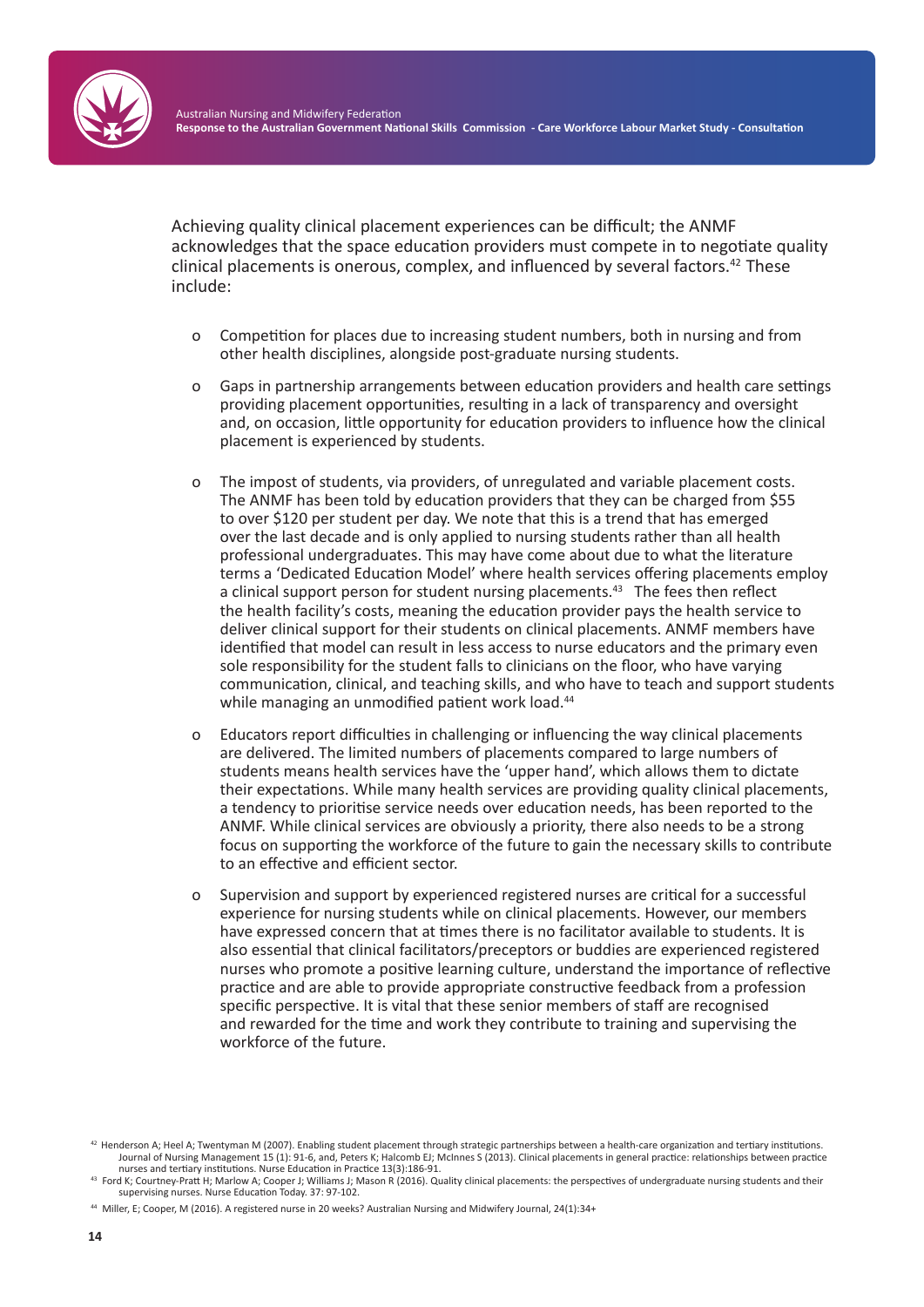

#### Enrolled nurses

- 56. An enrolled nurse is a person who has completed the educational preparation that meets the NMBA requirement for registration. The enrolled nurse provides nursing care, working under the direction and supervision of the registered nurse. Enrolled nurses are responsible and accountable for their own practice. The registered nurse is accountable for the delegation of care to the enrolled nurse and to nsure he or she monitors the outcome of that delegated care. Enrolled nurses are an integral and valued member of the nursing team.
- 57. Preparation for an enrolled nurse is a Diploma of Nursing that is delivered over a minimum of 18 months in the Australian Vocational Education and Training (VET) sector. The program is delivered to meet the Australian Qualification Framework Level 5 and is embedded in the health training package. The Diploma of Nursing qualification, is comprised of 20 core units and five elective units of competence.
- 58. The diploma provides a generalist approach, covering the application of theory and skills required for care delivery under supervision, across the health sector. The education for enrolled nurses is meeting the needs of the second level nurse. Many of the concerns discussed in the registered nurse section about clinical placement also apply to enrolled nursing students. The issue of access and quality of clinical placements can be exacerbated further for diploma of nursing students as education providers suggest that Bachelor of Nursing students are sometimes prioritised over the diploma of nursing placement positions. Therefore, it is not uncommon for diploma of nursing placements to be provided only after Bachelor of Nursing students have been given access to clinical placement time. As with universities, education providers delivering the diploma have shared with the ANMF feeling powerless, and having 'fear of retribution' in the form of reduced placement access if they complain. The service agreements between the health service for clinical placements and the education providers needs to be strengthened and to clearly state the responsibilities of the education provider and those of the health service, particularly in relation to assessment of the student nurses progress, to meet their undergraduate curriculum for each clinical placement. Moreover, service agreements should include the model of clinical support being provided, the ratio of students to clinical educator, the minimum qualifications of the clinical educator, and a clear process for conflict resolution and/or escalating concerns.
- 59. There are also challenges in the articulation between the Diploma of Nursing and the Bachelor of Nursing. These challenges are two-fold: the first is that bachelor programs are unique, therefore requiring each to be separately mapped to the consistent diploma and secondly, the programs are delivered in two different education sectors. These challenges are, however, not insurmountable. Further work needs to be done to enable a national consistent articulation processes for enrolled nurses wanting to enrol into a Bachelor of Nursing.

## Personal Care Workers

- 60. The role of personal care worker includes but is not limited to, support workers, health care workers, doulas, assistants in nursing or personal care assistants. Personal care workers may have a care worker qualification or no formal qualification for their role.
- 61. The current barriers faced by care staff, such as PCWs, to enter the workforce and progress is related to a lack of viable funding instruments and support by their employers. Employers must support workers to be educationally prepared in order for them to be confident and competent in providing services to clients/residents and their families. Support for education should be ongoing, in the form of continuing professional development (CPD), and promote the acquisition of higher skills through further training pathways i.e. organisational and financial support to upskill to a higher qualification that is in the interest of both the employee and employer.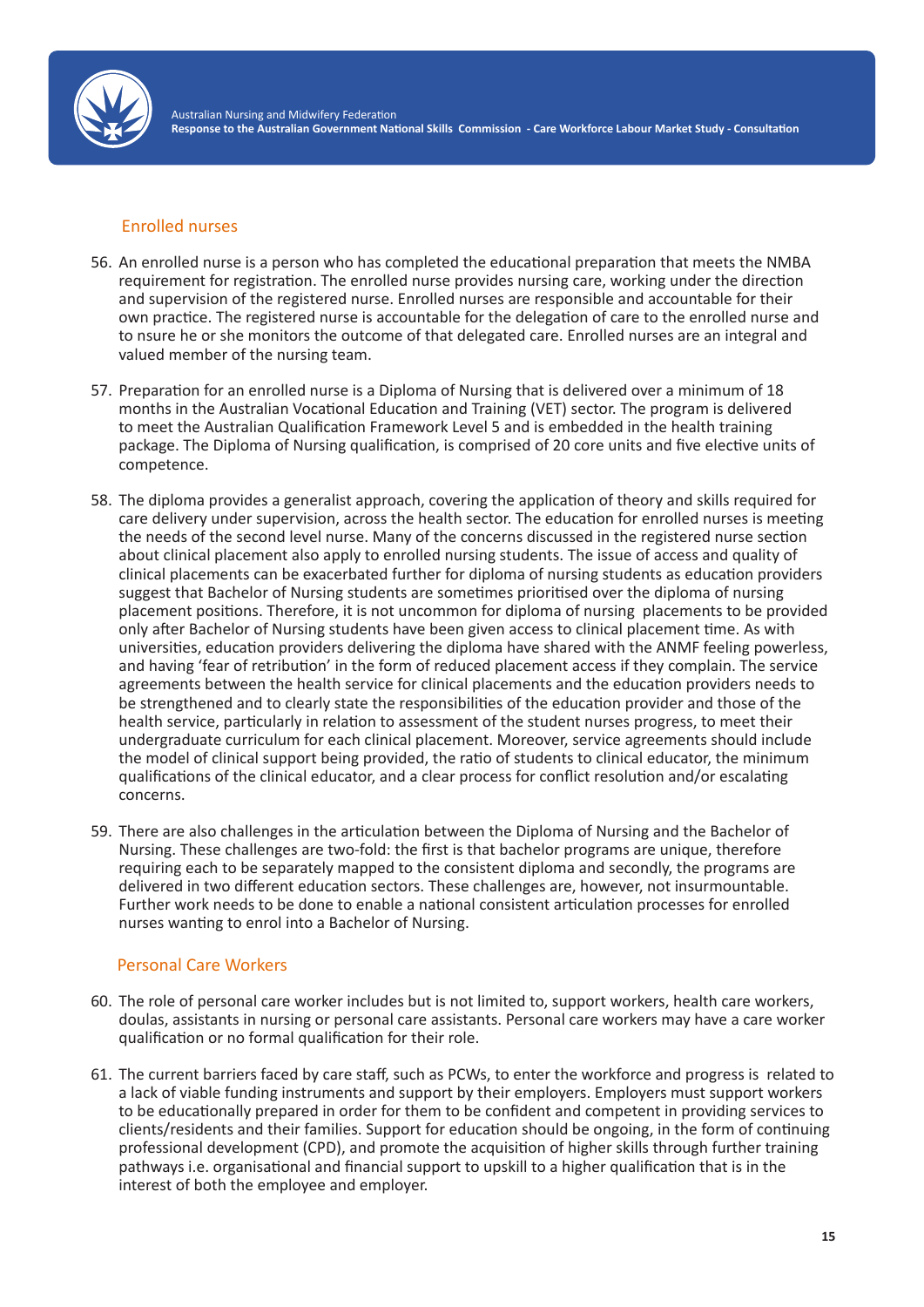

62. PCWs are often low paid and their work undervalued with regard to the level of skill required to perform this important care work. In addition, PCWs are engaged more frequently on casual or parttime employment, meaning it is difficult for PCWs to earn sufficient income to earn a decent wage from working exclusively for one employer. Improvement in wages and establishing secure ongoing work are vital to attracting and retaining a skilled and well trained PCW workforce.

#### What role do formal and informal training have in contributing to the supply and ongoing development of the care and support workforce?

- 63. The current nursing education system in Australia is world-class and produces globally employable nursing graduates.<sup>45</sup> It produces effective, highly skilled and knowledgeable clinicians who comprise the greatest proportion of health care practitioners, and work across all health care settings, in every geographical region. Current education delivery is a combination of substantial theory across multiple areas of clinical expertise with interpersonal learning opportunities. As with any education program regular reviews are required to ensure they continue to meet with the requirements of the profession and people it cares for. Currently, there are areas which need to be enhanced within the program such as palliative care, dementia, aged care, and digital health capabilities. The Australian Nursing and Midwifery Accreditation Council (ANMAC) are due to start a review the ANMAC Registered Nurse Accreditation Standards later this year which will be an opportunity to include these enhancements.
- 64. Formal training is vital in establishing a level of education which provides the worker with the skills and knowledge to perform their job role confidently, competently and at the standard expected by the sector and the community. Informal training, such as ongoing CPD, is paramount to ensuring workers are continually engaged in the education process to ensure their skills and knowledge are up to date and of best practice. Organisations who provide regular CPD opportunities will grow a workforce that embraces learning and the sharing of knowledge, minimum practice standards within their organisation and workers who will continue to provide quality care for their care recipients well into the future. This has been well exemplified by staff gaining further expertise and training for infection prevention and control throughout the pandemic.
- 65. Workers who are confident, competent, and supported by their employer are more likely to remain in the organisation and/or care sector than those who struggle to maintain and/or improve upon their skills and knowledge.
- 66. A longstanding concern of the ANMF is that each year, a significant number of new graduate nurses and midwives and early career nurses have difficulty finding employment or sufficient hours of nursing/ midwifery employment, and as a result, become disillusioned with the profession and seek work in alternative occupations. Not only is it a personal blow after years of study and expectation that work will be available in their chosen profession, it is a significant barrier to increasing workforce capacity and represents a loss, in terms of the broader economic impact on the community in general. Graduate programs to support new graduates to enter their chosen area of practice within the sector should be funded and promoted. Links between training and education providers and industry need to be strengthened to provide pathways into the workforce. Once in the workforce, graduate programs should offer ongoing training to enhance skills and consolidate experience. Employers need to be funded to offer appropriate support to graduates, including time for mentoring and training. Below, we go into further detail regarding graduate attraction, retention, and supported transition to practice.

<sup>45</sup> Schwartz S. (2019) Educating the Nurse of the Future—Report of the Independent Review into Nursing Education [Online]. Commonwealth of Australia. Available: https://www.health.gov.au/resources/publications/educating-the-nurse-of-the-future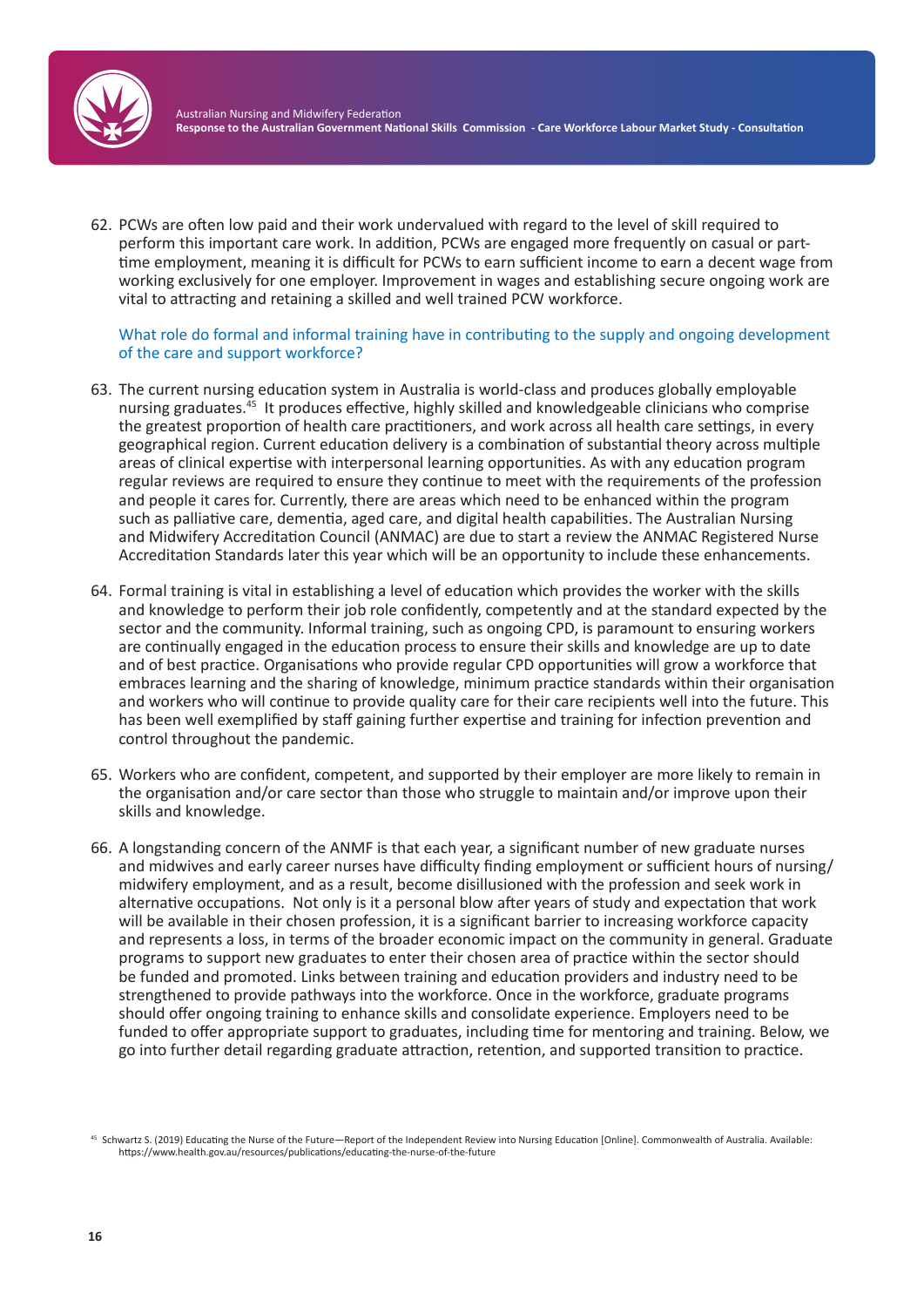

- 67. Graduate or Transition to Practice Programs (TPP) are one informal way health services across the country including aged care facilities to deliver programs that support the employment and development of newly registered nurses and enrolled nurses. The role of any TPP must be to establish a supportive, positive framework within which nursing/midwifery graduates can further develop their knowledge, skills, and competence to develop the confidence they need as they move from student to a safe, competent beginning practitioner. When a TPP is delivered well, it provides a supportive environment for graduates to thrive. In a positive learning environment graduate nurses are valued for achievements in completing the undergraduate program, their individual scope of practice and what they bring to the profession.
- 68. Currently, there are concerns that TPPs are not providing a quality support program for enough nursing and or midwifery graduates. Our concern is exacerbated further within the aged care sector due to the poor staffing and skills mix and lack of registered nurse presence on each shift, seven days a week. The Victorian Branch of the ANMF worked with the Victorian Government to develop the Nursing and Midwifery Transition to Practice Program Guidelines 2018.46 These guidelines provide an evidencebased guide to support health services to deliver an effective transition program and outline that programs should have the following features:
	- Flexibility: health services should design and create programs tailored for their graduate, organisation and setting.
	- Strong nursing leadership: Strong, visible and accessible nursing leadership is critical in creating a positive learning environment, driving every element of high-quality transition to practice programs.
	- Effective mentoring and preceptorship: Appropriately qualified and resourced nurse educators, clinical support nurses and preceptors (however titled) should be available to assist graduates, including the provision of one-on-one support or tailored learning opportunities.
	- Peer support: Support for graduates from all members of the health care team is essential.
	- Positive learning environment: Key features of a positive learning environment include ensuring graduates feel valued, welcomed, and safe to report errors and ask questions. Understaffing and poor skill mix are not features of a positive learning environment. Excessive clinical workloads for both the graduate and preceptor prevent members of the team from spending quality time with graduates.
	- Effective communication and individualised support: providing regular feedback and reviews for graduates enables the opportunity to identify areas of practice that are being delivered well by the graduate and areas that need further development.
- 69. The ANMF contends that every early career nurse should be supported in the transition from undergraduate student to nurse. The ANMF has been working with stakeholders over many years monitoring the transition period for graduates. As employment of graduates is required to provide transition to practice support/programs, the ANMF understands the first essential priority for graduating nurses is quality employment and secondly, that they are provided with evidence-based appropriate support in the transition period.

Is there anything specific, which has not been previously identified that is a blocker to attraction, retention and/or ongoing workforce development?

70. COVID-19 outbreaks in aged care homes and disability care settings have had a range of negative impacts on how caring work is perceived and may impact on recruitment and retention. Workers in these settings have been exposed to high-risk workplaces with respect to the risks of contracting COVID-19; this has caused concern for workers about protecting their own families and households from the risk of infection.

46 Victoria. Department of Health and Human Services (2018). Nursing and midwifery transition to practice programs: guidelines 2018. Melbourne: State Government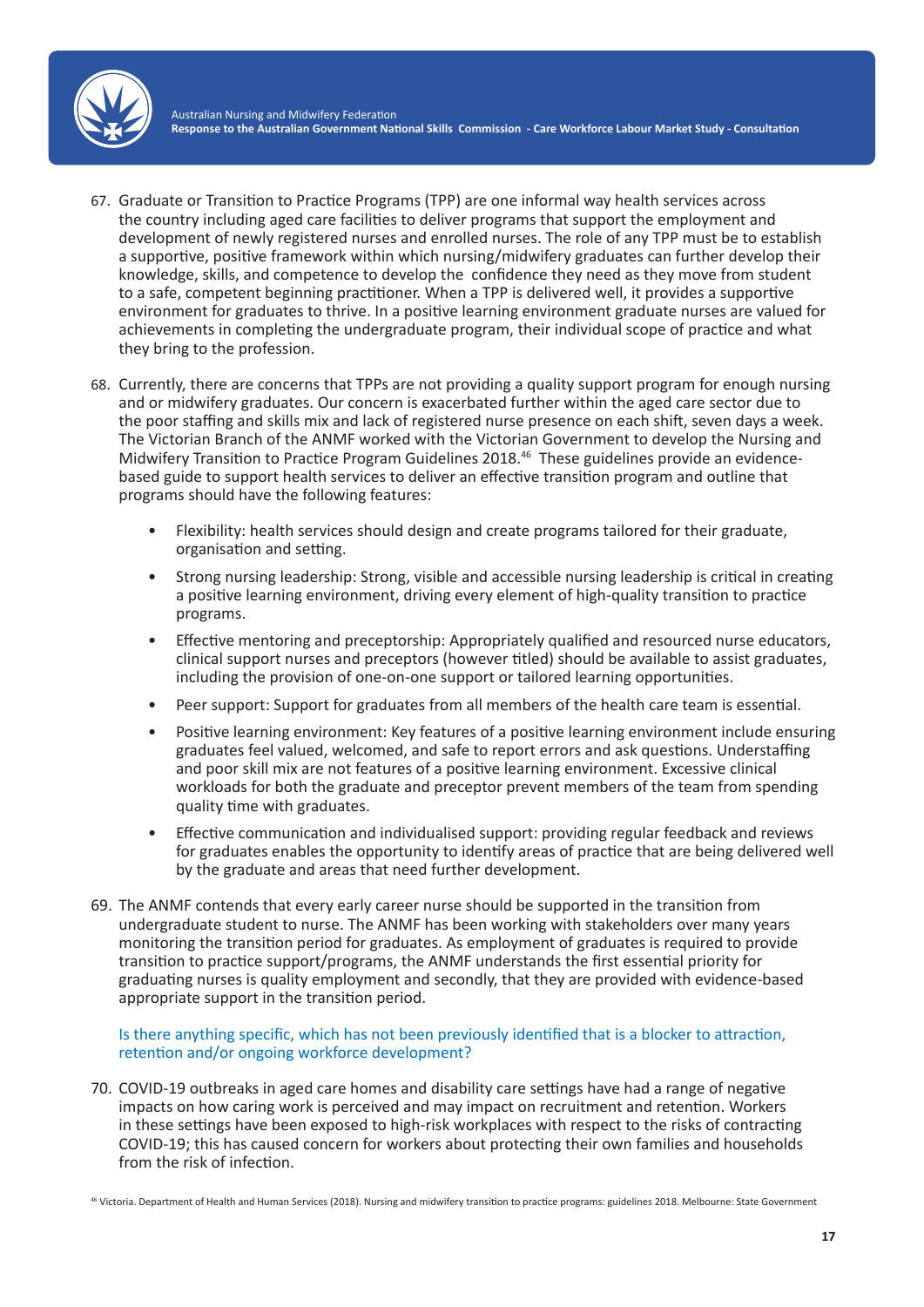

- 71. The spread of COVID-19 in care settings has been linked to staff in residential care settings working across more than one worksite. This has attracted negative media, some of which has been directed at the care workers, again creating a negative perception of the workforce.
- 72. Due to COVID-19 restrictions, including the need to self-isolate while awaiting test results and the need to quarantine due to potential exposure means some care and support workers have lost income during the course of the pandemic. Further, workers can be required to use their own time to be vaccinated and either personal leave or unpaid time to recover from adverse reaction to vaccination.
- 73. While paid special leave is provided in some settings for isolation, quarantine and to a limited extent vaccination related circumstances, paid leave to compensate workers for COVID related work absence is not universally available. Casual employees may have experienced loss of income due to loss of shifts and other workers may have been required to exhaust existing leave entitlements. The potential for income disruption or being required to exhaust leave intended for annual leave, long service leave or personal leave is a potential factor in making the sector unattractive. Strategies to support the workforce that would address the above barriers should include:
	- Long term availability of paid pandemic leave for getting tested, self-isolation, quarantine or adverse vaccination reaction purposes, for casual and permanent workers in all care settings.
	- Promotion and support for all staff and vulnerable care recipients to receive the appropriate COVID-19 vaccine as soon as possible.
	- Broad measures to promote and support ongoing permanent work that makes working at one site a viable means to earning a decent living wage. A reduction in the reliance on the 'gig' economy to supply workforce is needed.
	- Strong messaging from all levels of Government that workers and their families will be supported to manage the impact of COVID-19 in workplaces. There needs to be a shift away from focussing on individuals and the spread of the virus.

# System Settings

In addition to previously identified system complexities (for example, funding, pricing, regulation), are there any other system issues (big or small) that are impacting the care and support workforce and the capacity to deliver quality care and support?

- 74. The ANMF argues that lack of safe staffing levels and skills mix is one of the most important issues that impact on the capacity of the care and support workforce to deliver high-quality care and support. This is evident in the findings of many reports and inquiries both in Australia and overseas and applies to each of the sectors covered by the Commission's study. An increasing and undeniable body of evidence demonstrates clear relationships between nurse and midwife staffing levels and skills mix and the provision of safe, quality, and respectful care. There is strong evidence validating the positive impact that an appropriate and safe number of registered nurses and midwives will have on clinical outcomes. There are well-established causal links between safe staffing levels and skills mix and quality health outcomes for people and the work health and safety of nurses and midwives and assistants in nursing.
- 75. The ANMF argues that there must be in place a minimum staffing system that is enforceable and is supported by the nursing and midwifery professions. Excessive staff turnover, absenteeism and injury, which may occur with inadequate staffing levels and skills mix, especially in the absence of qualified health professionals, can adversely affect staff morale and contribute to financial inefficiencies. Lack of sufficient numbers of the right kinds of staff also impacts upon the ability of a sector to provide suitable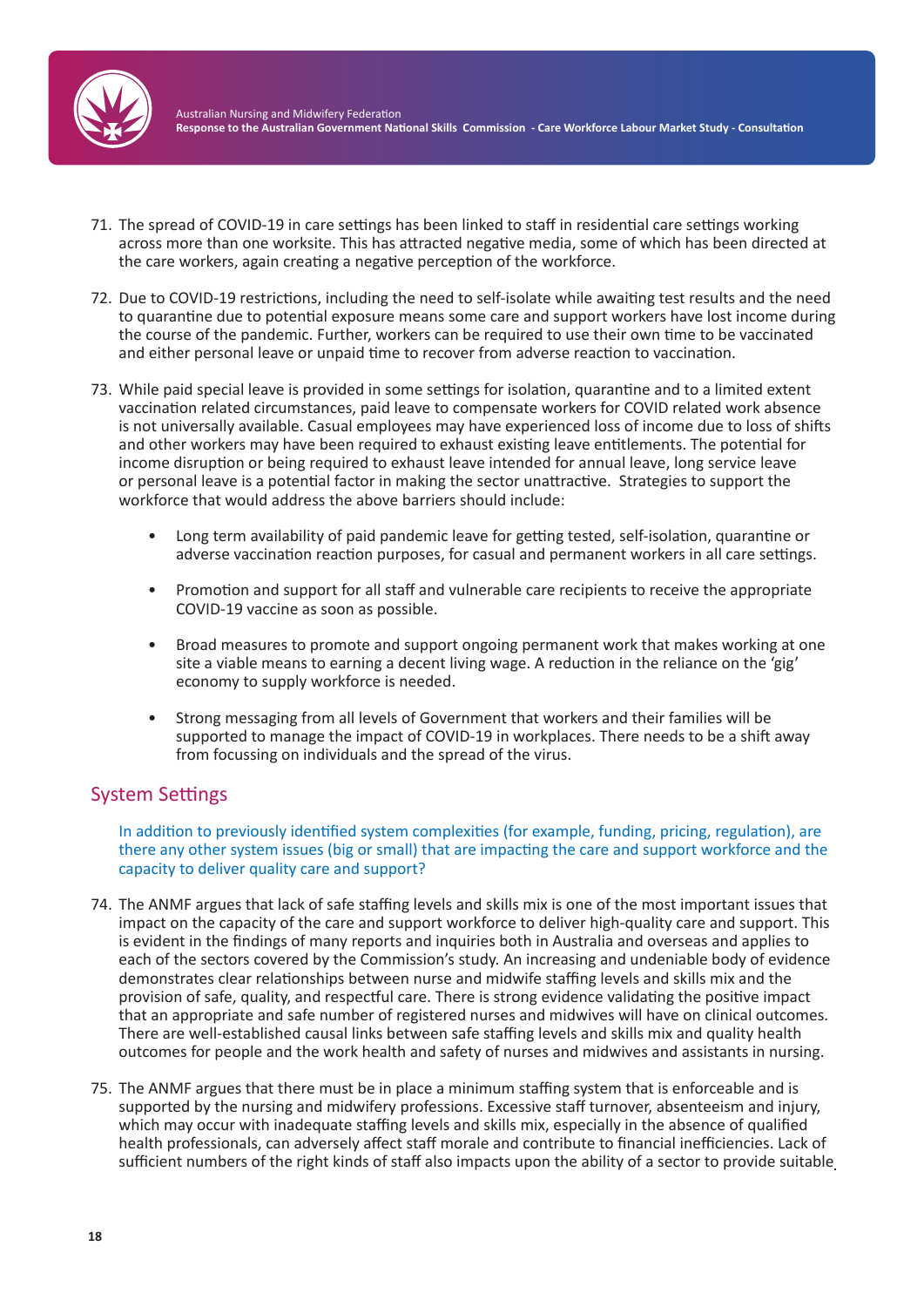

- 76. The ANMF's policy on safe staffing of services that employ nurses and midwives recommends that methodologies used to determine nursing and midwifery staffing levels and skills mix must enable the provision of nursing and midwifery care in accordance with the Professional Practice Framework of the Nursing and Midwifery Board of Australia (NMBA). Staffing methodologies must:47
	- Enable nurses and midwives to meet their legal and professional obligations.
	- Support nurses and midwives in their professional judgement.
	- Enable nurses and midwives to work within the professions' scope of practice and to their full individual scope of practice.
	- Take into account variability of needs, outcome, and safety and quality data of the people for whom nurses and midwives provide care.
	- Support ongoing professional development.
- 77. Nurses and midwives must have decision-making power in relation to the development, implementation and evaluation of systems designed to determine the staffing and skills mix of nursing and midwifery services. Nurses and midwives should also be involved in the establishment of any nursing and midwifery service delivery costs, to ensure accurate, reliable, transparent, valid and timely methodology design, data input and interpretation. The system of accounting for nursing and midwifery care costs, to either individuals or groups, should accurately reflect nursing and midwifery costs and should be separated from costs generated by other departments and services and nursing and midwifery involvement in work unrelated to nursing and midwifery care should be costed separately. Finally, staffing methodologies used to determine nursing and midwifery staffing levels and skills mix and data pertinent to budget planning, control and justification must be easily available to the nurses and midwives using those systems.

## Thin Markets

What strategies, initiatives and organisational structures are effective in improving the availability and sustainability of the care and support workforce in thin markets?

- 78. The ANMF prefers to consider 'thin markets' in a way that better characterises them not in economic terms but rather as places where people live, work, and seek care and support closer to home. The characterisation of rural, regional, and remote areas in purely market-based terms appears to be dehumanising and risks shifting the focus from the provision of safe, effective, meaningful care to a diverse and currently under-served demographic to considerations of market forces and competition between providers. Indeed, competition including within 'thin markets' appears to be ineffective and largely unrelated to better care and outcomes from a recent aged care sector working paper.<sup>48</sup>
- 79. There is ample research evidence focussed upon interventions to improve attraction and retention of care and support workers in rural and under-severed areas including a recent systematic review of systematic reviews.<sup>49</sup> Unfortunately however, included studies found little evidence to demonstrate the effectiveness of the included interventions. Key findings showed that various regulatory measures were able to attract health workers to rural and underserved areas, especially when obligations were attached to incentives. Health workers were likely to relocate from these areas once their obligations were completed, however. This means that further attention must be focussed on ensuring rural, regional, and remote communities, health and support services are attractive and rewarding places to live and work.

<sup>47</sup> Australian Nursing and Midwifery Federation. (2021). ANMF Policy: Safe staffing of nursing and midwifery services – February 2021. Available: https://anmf.org.au/ documents/policies/P\_Safe\_Staffing\_of\_Nursing\_Midwifery\_Services.pdf

<sup>&</sup>lt;sup>48</sup> Yang O, Yong J, Zhang Y, Scott A. (2021) Competition, prices and quality of residential aged care in Australia. Melbourne Institute: Applied Economic & Social Research The University of Melbourne.<br><sup>49</sup> Esu, EB, Chibuzor M, Aquaisua E, Udoh E et al. (2021) Interventions for improving attraction and retention of health workers in rural and underserved areas: a system-

atic review of systematic reviews, Journal of Public Health. 43(1):i54-66. Available: https://doi.org/10.1093/pubmed/fdaa235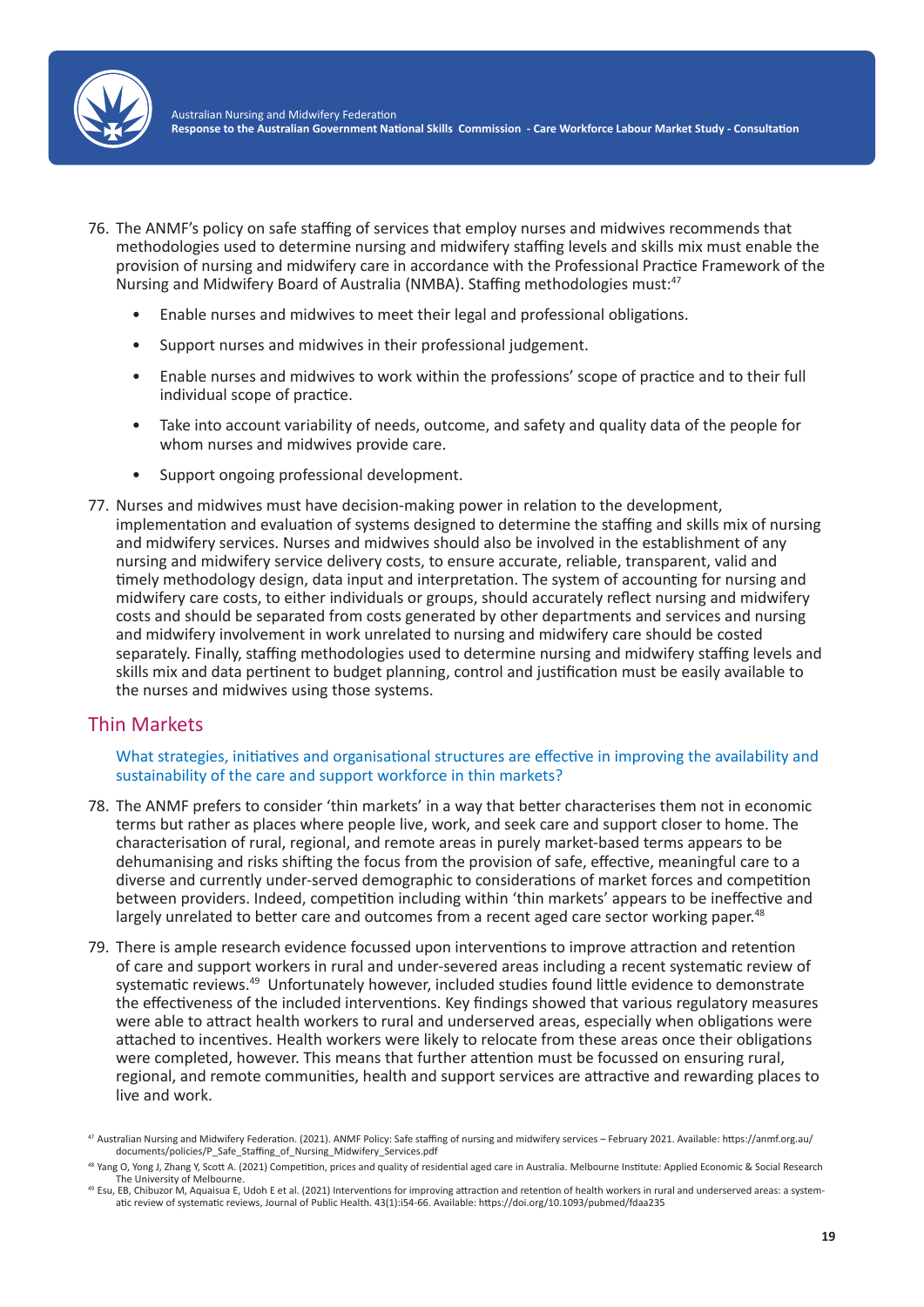

Recruiting rural students and rural placements improved attraction and retention although most studies were without control groups, which made conclusions on effectiveness difficult. This highlights one of the ANMF's key areas of focus in advocating for further support for regional universities and vocational training; it must incentivise quality rather than allowing the sector to accept a less or standard. Overall, cost-effective utilization of limited resources and the adoption and implementation of evidence-based health workforce policies and interventions that are tailored to meet local health system contexts and needs are essential.

80. The ANMF has made numerous submissions focussing on key workforce issues relevant to rural, regional, and remote areas which should be examined by the Commission during its study. These have focussed on aged care,50, 51 mental health.<sup>52</sup> We also highlight that as described above, there must be a priority focus on growing and supporting the Aboriginal and Torres Strait Islander workforce particularly in rural, regional, and remote areas.

# **Technology**

### What role do you see for technology in enabling the care and support workforce?

- 81. Digital health has the potential to, and is, improving efficiency of the health care system in general, and the effectiveness of an intervention, through a multitude of methods. While it is difficult to predict many of the innovations that lie ahead, it is essential that the nurses and care workers of the future, including those who are learning now, have the tools and skills to adapt to, and be involved with, the range of emerging and yet-to-be-imagined health technologies.
- 82. The rapid utilisation of technology in health care is, and will clearly continue to be, a significant contributor to enabling the care and support workforce. It is essential that the introduction of new technologies must be supported by evidence demonstrating improved consumer outcomes, enhancing care rather than detracting from its provision. Technology will change the ways people access services and how providers manage resources and staff, so identification and attention to technology adoption factors will be vital.
- 83. The ANMF highlights that the adoption of technological innovations must not come at the expense of the provision of meaningful human interactions and care provided by staff.
- 84. Other areas where technology will have a clear role in the health and support sector include; training and skills acquisition for the workforce including an agreed minimum standard of training for care workers, i.e. Certificate III in Individual Support for aged care, community care and disability support. Ongoing training (CPD) must be supported and/or provided for staff and staff should not be financially compromised to attend and given time during work hours to attend training. Technology may enable optimising the delivery of care and support provided that safe staffing and skills mix are upheld. Nurses must be confident in the delegation of certain care tasks to workers, knowing the level of skills and knowledge of the workers and that they can competently complete the tasks delegated. This will allow nurses to provide higher level clinical care.

<sup>50</sup>ANMF. (2019) Submission to the Royal Commission into Aged Care Quality and Safety - Aspects of Care in Residential, Home, and Flexible Aged Care Programs, Rural and Regional Issues for Service of Delivery of Aged Care, and Quality of Life for People Receiving Aged Care [Online]. ANMF. Available: https://anmf.org.au/documents/ submissions/ANMF\_Submission\_to\_RC\_Quality\_of\_Life.pdf

<sup>51</sup> ANMF. (2019) Submission to the Royal Commission into Aged Care Quality and Safety - Aged Care in Regional and Remote Areas [Online]. ANMF. Available: Submission to the Royal Commission into Aged Care Quality and Safety - Aged Care in Regional and Remote Areas

<sup>52</sup> ANMF. (2018) Submission to the Senate Community Affairs References Committee Inquiry: Accessibility and quality of mental health services in rural and remote Australia [Online]. ANMF. Available: https://anmf.org.au/documents/submissions/ANMFSubmissionSenateInquiryAccessibilityandqualityofmentalhealthservicesinruralandremoteAustralia\_May2018.pdf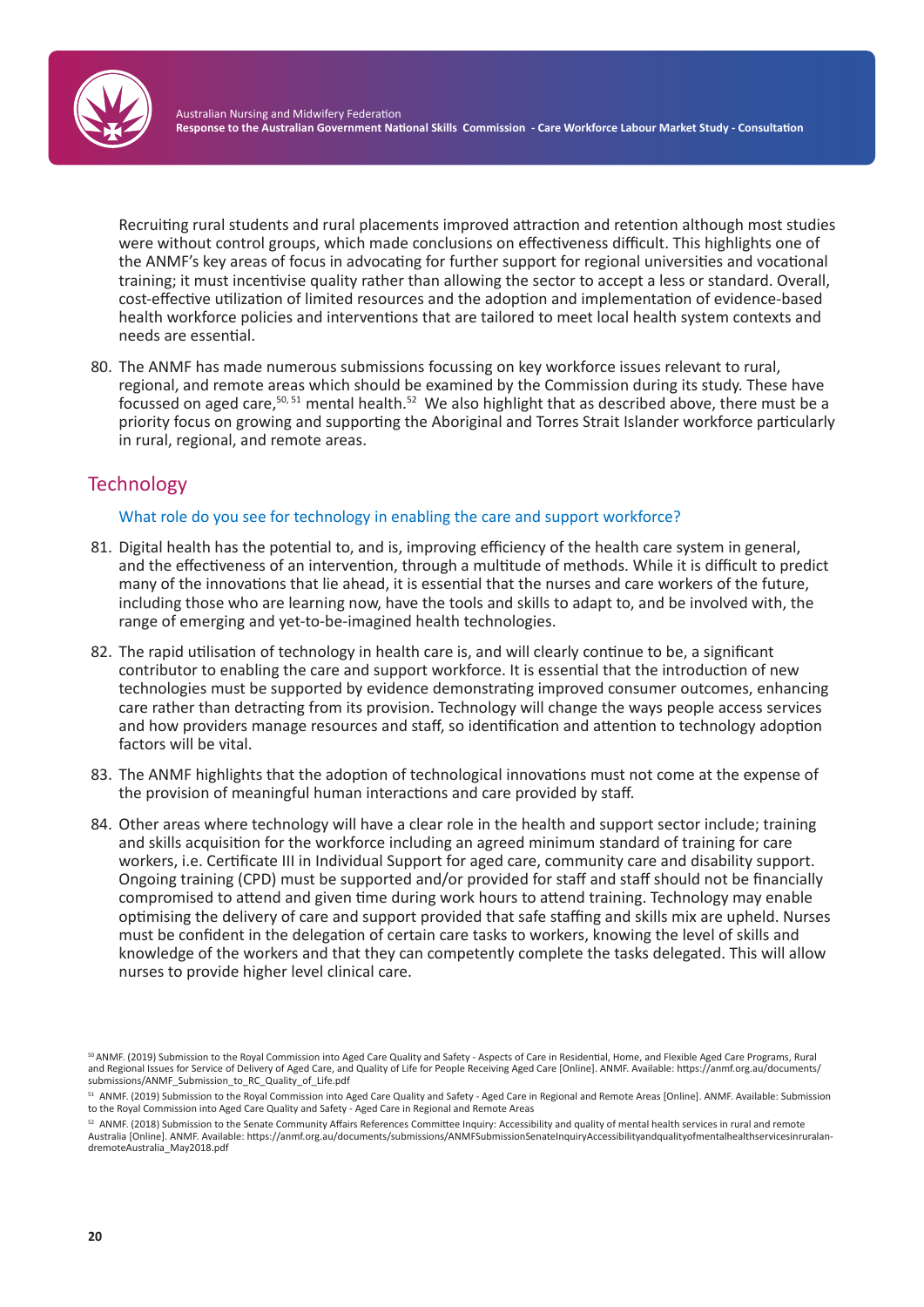

Any future developments regarding technology must occur with appropriate levels of transparently allocated and utilised funding for training and further skills acquisition and ongoing monitoring evaluation to ensure standards are in place and being met through rigorous assessment of service providers.

# Monitoring Framework

#### What should be included in a workforce monitoring framework?

85. Workforce monitoring frameworks should include benchmarks which reflect the diverse composition of the health workforce, the participation of community and Aboriginal and Torres Strait Islander health workers and others, and capture the multifaceted nature and complexities of developing a future-proofed workforce. Considerations must also include equity in accessibility, staffing and skills mix, remuneration, gender composition, and quality. Other key elements should also include improved data collection, linkage, feedback, and use to support the framework's application and evolution. Another important aspect of health workforce monitoring is gaining a clear and timely understanding of pressure points, risks, and the overall workforce climate of the care and support workforce.

# Data Gaps

#### What workforce data gaps have you observed and how could these be addressed?

### Lack of timely and sufficiently accurate data

- 86. The ANMF has long held concerns about both a lack of specific workforce data that distinguishes job groups and titles sufficiently and the time delay in provision of data. The lack of detailed up to date workforce data is an impediment to gauging an accurate picture of current workforce trends. As a membership organisation it is important to the ANMF to be able to represent the interests of members in a timely and accurate manner. For example, the Australian Government Department of Health commissions a national aged care census and survey (NACWCS). The latest report is the 2016 National aged care workforce census and survey – the aged care workforce – 2016. This is the fourth report produced with previous reports published in 2003, 2007 and 2012. While the data has limitations and is now out of date, it remains the only reliable source of information on size and characteristics of the aged care workforce.
- 87. The Aged Care Workforce data is also limited in that it does not collect data on the number of casual agency staff used in the provision of aged care.
- 88. The National Health Workforce Dataset (NHWDS) 2019 provides information on the average hours worked across nursing occupations, but to date does not provide break down on the type of employment. The data set will in future show employment type- full time, part-time and casual employment. This will be a welcome improvement to the dataset.
- 89. ABS data in relation to employment type is also limited. The means of identifying the number of casual employees is based on requesting data showing the number of employees without paid leave entitlements. This may not be a completely accurate way of identifying the true numbers of casual nursing and care workers.
- 90. ABS data provided under the ANZSCO classifications lacks specificity in job title description and contains overlap. For example, the ANZSCO classifications for "Nursing support and personal care workers" and "Aged and disabled carers" cover a broad range of different care workers including child care, aged care and disability care.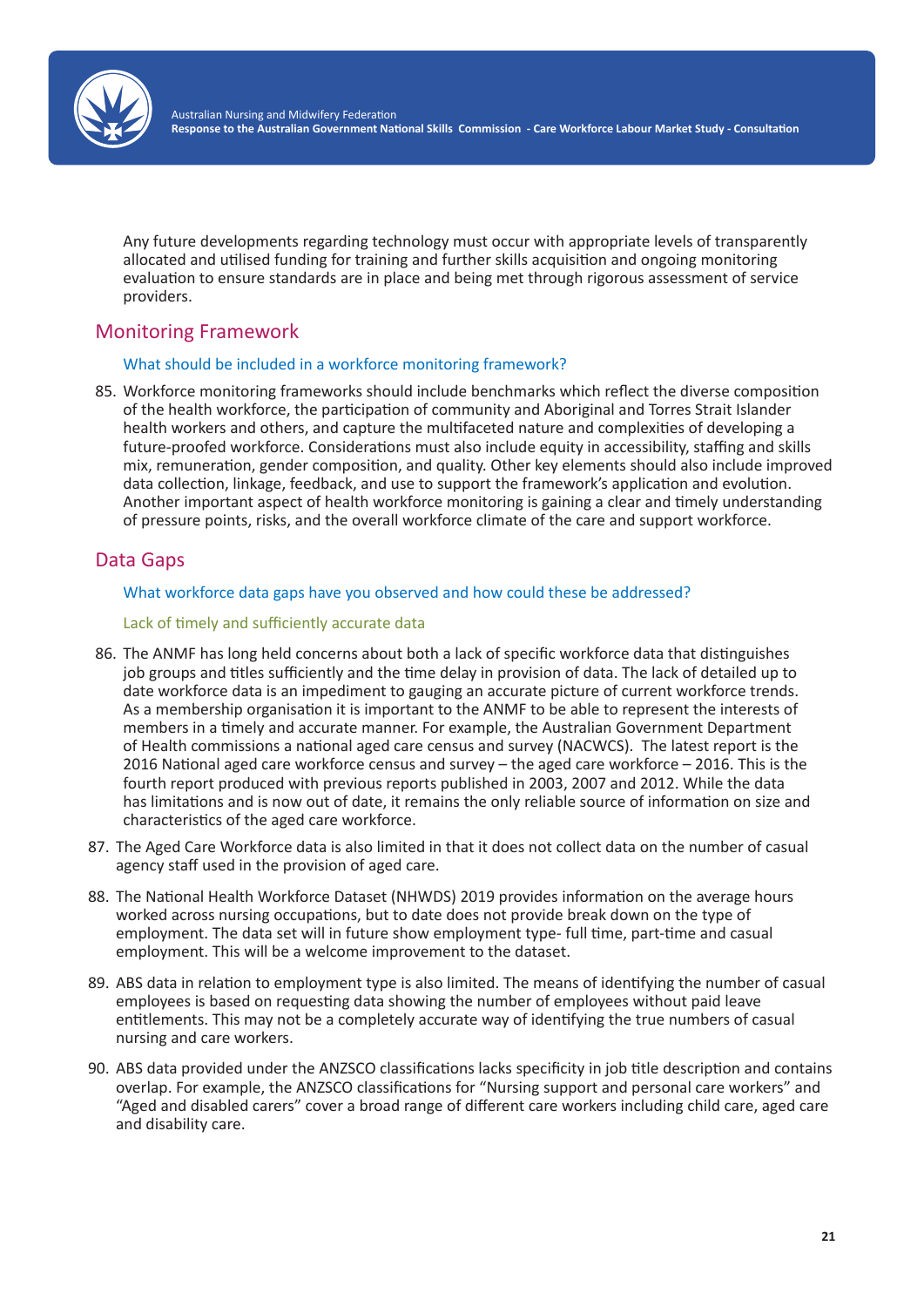

91. There is also overlap between the two groups, for example Nursing support and personal care workers provide assistance across a variety of health settings including community care which may include peoples' homes – similar to an "Aged and disabled carer" group.

Graduate and first-time registrant data concerns

- 92. Timely data on the number of nursing and midwifery graduates, the number of nursing and midwifery graduates registering to practice, and the number of graduates with and without employment is currently not available. This data is fundamental in understanding the size and nature of many workforce problems and a first step in facilitating employment opportunities for all nursing and midwifery graduates either in transition to practice programs or other meaningful employment.
- 93. Difficulty obtaining accurate and timely data about where and when nursing students move into employment after completion of studies is a significant obstacle in following these trends. One of our key areas of focus is the accuracy of data related to graduates, in terms of numbers graduating, numbers registering and numbers then seeking work in nursing and midwifery. There is currently no single organisation that has exclusive carriage of monitoring and publicly producing graduate nursing data. This information is essential to ensure a collective, nationally informed view of graduate employment and transition. Five key questions are required to be addressed by the data that is accurate, timely and released at least annually. These include:
	- Numbers of nursing and midwifery student commencements per year in a course leading to registration.
	- Numbers of nursing and midwifery course completions per year in a course leading to registration.
	- Numbers of new graduates registered (initial registration) from Australian Education providers in a one-year period (Australian Institute of Health and Welfare/ AIHW data regarding first time registrations).
	- Numbers of new graduates (from those initially registered) from Australian education providers, employed in nursing and midwifery.
	- Number of graduate transition to practice places.
- 94. Since the development of the framework the ANMF has worked closely with the Department of Education and Training, National Centre for Vocational Education Research and the Department of Health to analyse the data available using the agreed minimum data set as a framework. This data set was first developed in 2015 and has been updated every year since. The latest version of this data set is attached as a separate document.
- 95. The data set provides an informed picture of student commencements and completions for both the bachelor programs and diploma of nursing programs. It provides this national data over several years and then separates the data into states and territories. Initial registration with the NMBA for the two categories of nurse is also shown. However, there are many limitations in the available data. Statistics are currently not available on the number of students per year and as identified earlier in the submission, better data on attrition rates for programs is needed. We do not have a national understanding as to why students have chosen to leave or defer an undergraduate program. This is essential for making informed decisions on future requirements for a number of reasons including, ongoing development of ANMAC accreditation standards and monitoring plus planning for employment positions for newly graduating nurses. Further, the data does not enable a clear picture of employment of graduate nurses, therefore how many are employed, where they are employed and how long it took for them to gain employment.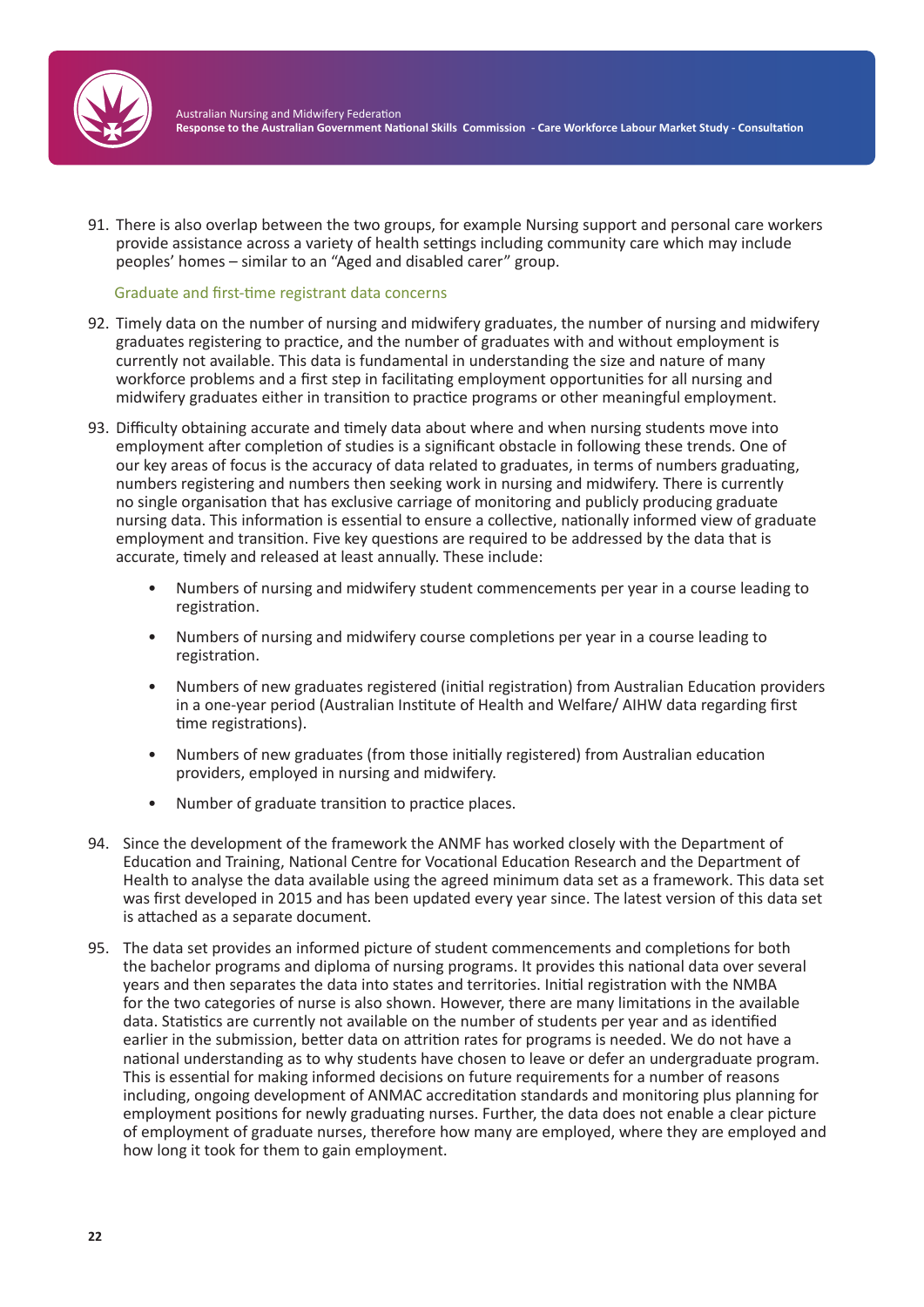

- 96. The Australian Health Practitioner Regulation Agency (AHPRA) has the potential to provide insight on this data. AHPRA could link student registration data which is provided yearly by education providers to their registration number when the student has completed the program. If AHPRA's systems enabled student registration numbers to be linked to ongoing registration numbers the intelligence this would create would be invaluable. De-identified student data could be tracked from an individual's commencement in an undergraduate program and throughout their career. The data would be extremely useful not only in predicting graduate employment but also in wider workforce planning.
- 97. The ANMF has been working to address these issues through a working group of nursing and midwifery organisations including representatives from the Chief Nursing and Midwifery Division of the Health Department, State/Territory Chief Nursing and Midwifery officers, the Nursing and Midwifery Board of Australia, the Council of Deans of Nursing and Midwifery, nurse educators, and a number of professional nursing associations. One of the key objectives of the group is to monitor and recommend changes to the collection of workforce data, data mining, minimum data sets and their associated definitions. A framework for this data was developed and agreed by the stakeholder collaboration from the Early Career Nursing Midwifery Working Group.

#### NHWDS -First time registration data – nurses and midwives

- 98. In the absence of NHWDS employment data for newly graduated nurses and midwives, the ANMF relies on first time registration data (based on registration ID numbers) provided on request as a proxy indicator. The latest data available is 2019. This approach contains a number of shortcomings. While it can be assumed the majority of First time registrants are new graduates, the data includes other registrants such as nurses and midwives who are overseas trained and registering to practise in Australia.
- 99. Tables in the attached Appendix, for example, separates data for domestic and overseas trained nurses and midwives, however, the high number of "inadequately described" or "non-respondents" means it is difficult to assess or estimate numbers of domestically qualified new registrants who are also new graduates.

The ANMF welcomes any proposal to ensure more regular collection and production of workforce data that provides sector specific information about the constitution of the workforce.

## Other Information

Is there any other information about the care and support workforce that you would like to provide?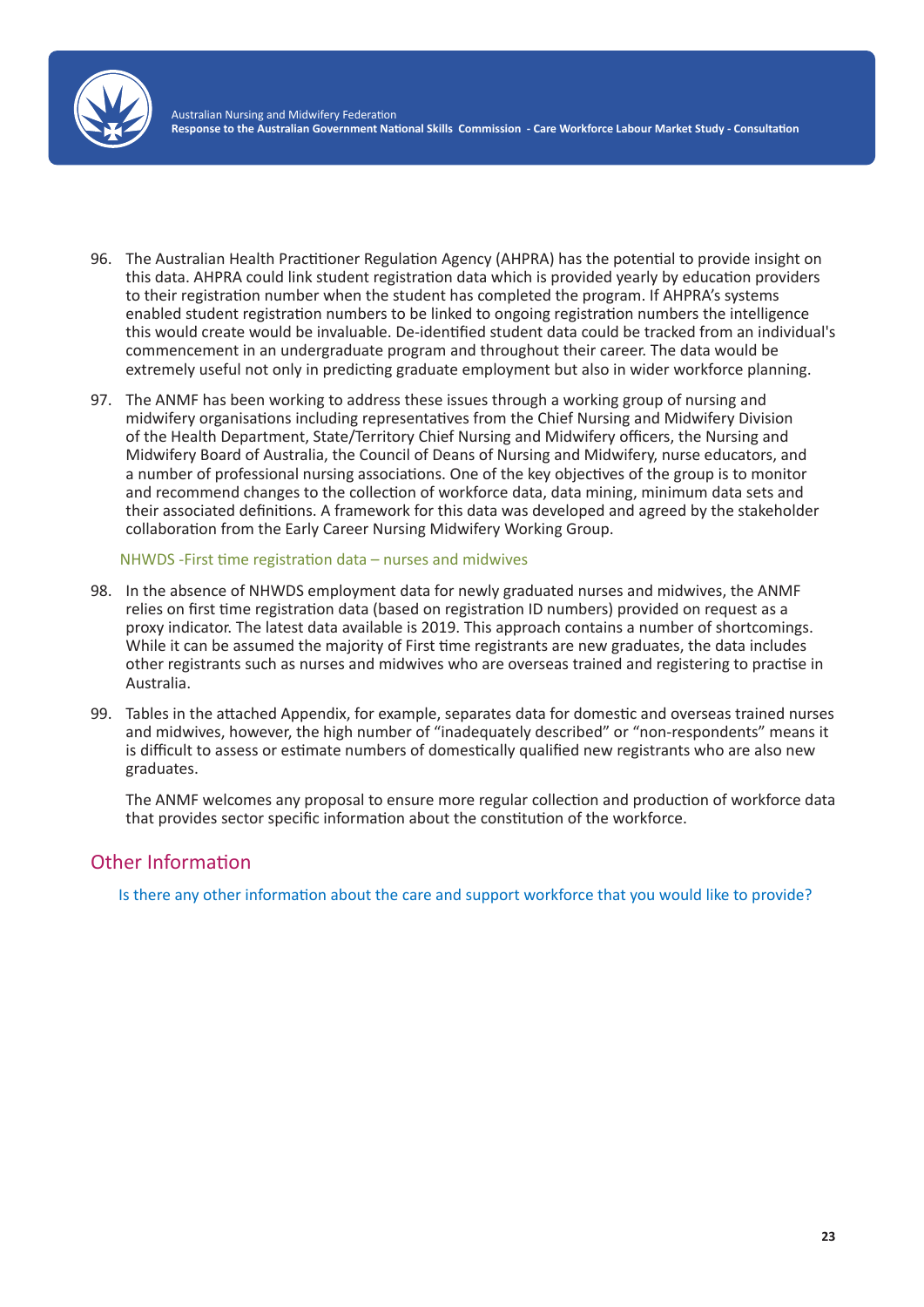

# APPENDIX

## OVERVIEW - KEY WORKFORCE DATA AND DEMOGRAPHICS

## Nursing and Midwifery Board of Australia – Registration data

- 1. The Nursing and Midwifery Board of Australia (NMBA) provides quarterly data profiling the nursing and midwifery workforce. The latest data includes the period 1 January 2021 to March 2021<sup>56</sup> and is summarised below. In total there are 462,243 registrations including general, non-practising, provisional registration and 18,865 on the pandemic response sub-register:
	- Of the total 455,464 are registered to practice.
	- 6434 of the total are non-practising and.
	- 345 have Provisional registration.

## Nursing and midwifery workforce data

- 2. Nursing and midwifery workforce data, including demographic and employment information, is available from the National Health Workforce Dataset (NHWDS) published by the Australian Government Department of Health. This data is collected via the annual registration process and workforce survey completed at the time of registration on a voluntary basis. The latest published information is data based on the 2019 registration and workforce survey.<sup>57</sup>
- 3. In 2019 there were a total of 404,896 nurses and midwives registered including 5,532 non-practising registrants. Of the 399,364 general and provisional registrants:
	- 373,309 were in the "workforce" which includes: 344,941 employed; 17,740 on extended leave; and 10,628 looking for work
	- 26,055 were not in the "workforce". This includes: 11,301 who were overseas; 11,697 not looking for work and 3,035 who were retired
	- Of the 344,941 employed nurses and midwives 56% worked hours in the public sector; 34% in the private sector and 3% in both. (About 6% did not respond)
- 5. Data is also provided by nurse division. For purposes of this submission the following data is provided for Registered and Enrolled nurses, registered and enrolled nurses who have duel registration across two or three divisions.
- 6. For registered nurses, there were a total of 331,415 registrants.308,982 were in the workforce including 286,907 employed in nursing; 9 employed in midwifery only; 14,905 on extended leave and 7161 looking for work.
- 7. Of the 22,433 registered nurses not in the workforce, 10,953 were overseas; 8,866 were not looking for work and 2614 were retired.
- 8. Of the 3,240 not in the workforce, 178 were overseas; 2,638 were not looking for work and 424 were retired.
- 9. The data also provides information on the principal area of practice and work setting of employed nurses.

<sup>56</sup> Nursing and Midwifery Board of Australia – statistics https://www.nursingmidwiferyboard.gov.au/About/Statistics.aspx

<sup>&</sup>lt;sup>57</sup> Australian Government Department of Health- National Health Workforce Dataset (NHWDS) 2019 https://hwd.health.gov.au/resources/index.html?topic=nrmw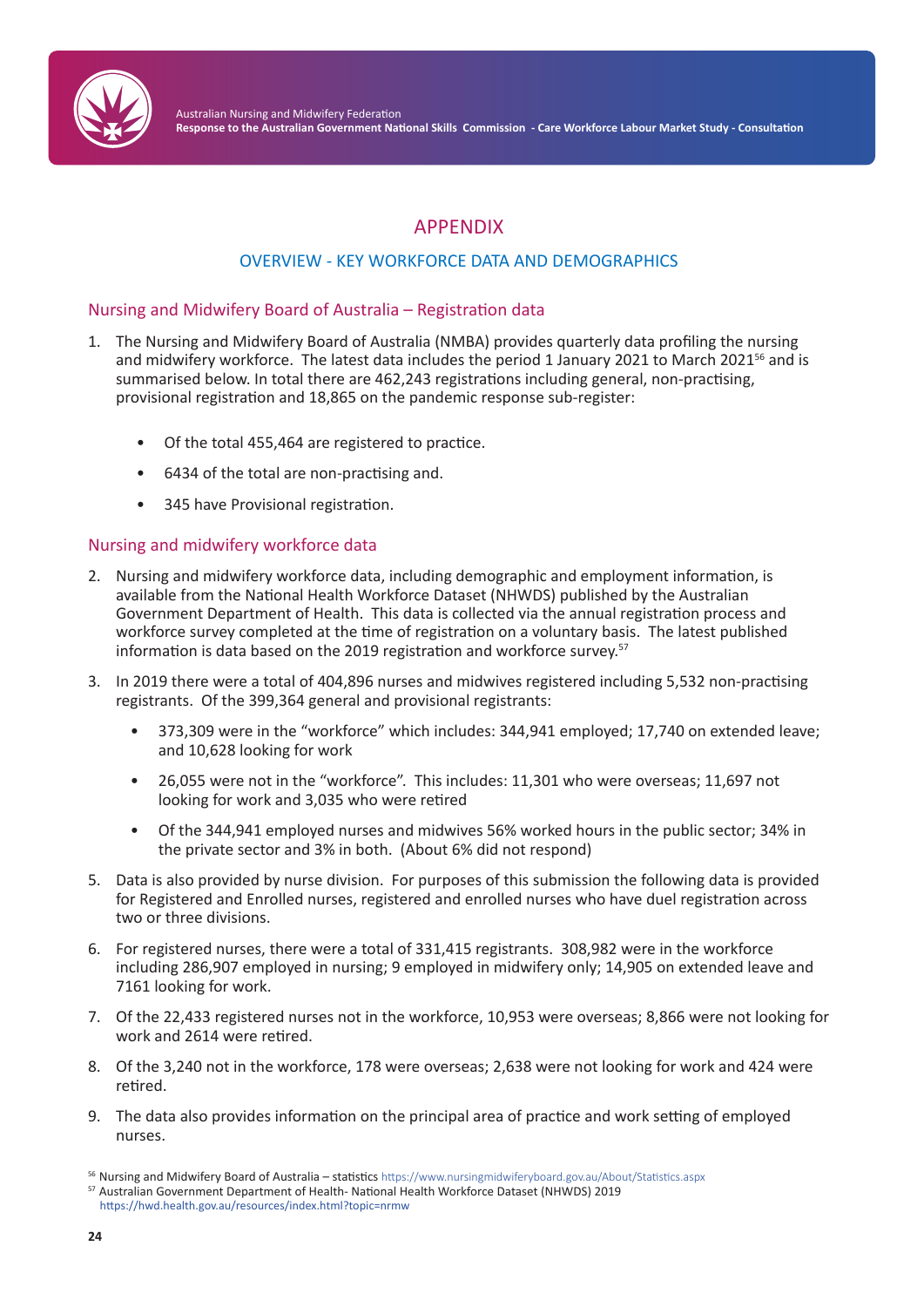

#### Registered nurses

- 10. In relation to employed registered nurses, 24% were employed in the clinical practice area of medical and surgical nursing; 11% were in employed in aged care; 14% in critical care and emergency; 9% in operating theatres; 7% in mental health; 4% in general and medical practice nursing; 4% in community nursing and 3% in rehabilitation and disability.
- 11. Approximately 64% of employed registered nurses worked primarily in public and private hospitals with the next most common place of employment residential health care facilities at 10% followed by community health care services at 8%. Another 4% worked in GP practices and 4% in Outpatient services.

#### Enrolled nurses

- 12. Similar data for enrolled nurses shows that 33% were employed in the clinical practice area of aged care; 27% were employed in medical and surgical nursing; 8% in mental health; 6% in general and medical practice nursing; 6% in rehabilitation and disability and 4% in community nursing.
- 13. Almost half (47%) of employed enrolled nurses worked in public and private hospitals; 29% worked in Residential health care facilities and 5% in community health care services.
- 14. Further information detailing area of practice, work setting and other demographic data is available in the NHWDS Facts sheets attached.

#### Aged care workforce data – 2016 (NACWCS)

15. The Australian Government Department of Health commissions a national aged care census and survey (NACWCS). The following tables are drawn from the 2016 census and survey data, being the most recent data available. It provides an overview of the size and composition of the workforce in residential aged care and community care.

#### Residential aged care

Table 1: Size of the residential aged care workforce, all PAYG employees and direct care workers: 2003, 2007, 2012 and 2016 (estimated headcount)

| Occupation            | 2003    | 2007    | 2012    | 2016    |
|-----------------------|---------|---------|---------|---------|
| All PAYG employees    | 156,823 | 174.866 | 202,344 | 235,764 |
| Direct care employees | 115,660 | 133,314 | 147,086 | 153,854 |

Source: Census of residential aged care facilities (weighted estimates)

Table 2: Direct care employees in the residential aged care workforce, by occupation: 2003, 2007, 2012 and 2016 (estimated headcount and per cent)

| Occupation                                       | 2003           | 2007             | 2012             | 2016             |
|--------------------------------------------------|----------------|------------------|------------------|------------------|
| Nurse Practitioner (NP)                          | n/a            | n/a              | 294 (0.2)        | (0.3)<br>386     |
| Registered Nurse (RN)                            | 24,019 (21.0)  | 22,399 (16.8)    | 21,916 (14.9)    | (14.6)<br>22,455 |
| Enrolled Nurse (EN)                              | 15,604 (13.1)  | 16,293 (12.2)    | 16,915 (11.5)    | (10.2)<br>15,697 |
| Personal Care Attendant (PCA)                    | 67,143 (58.5)  | 84,746 (63.6)    | 100,312 (68.2)   | 108,126 (70.3)   |
| Allied Health Professional (AHP)*                | $8,895*$ (7.4) | $9,875*(7.4)$    | (1.8)<br>2,648   | (1.4)<br>2,210   |
| Allied Health Assistant (AHA)*                   |                |                  | (3.4)<br>5,001   | (3.2)<br>4,979   |
| Total number of employees (head-<br>$count)$ (%) | 115,660 (100)  | (100)<br>133,314 | (100)<br>147,086 | (100)<br>153,854 |

Source: Census of residential aged care facilities (weighted estimates).

In 2003 and 2007 both of these categories were combined under 'Allied Health'.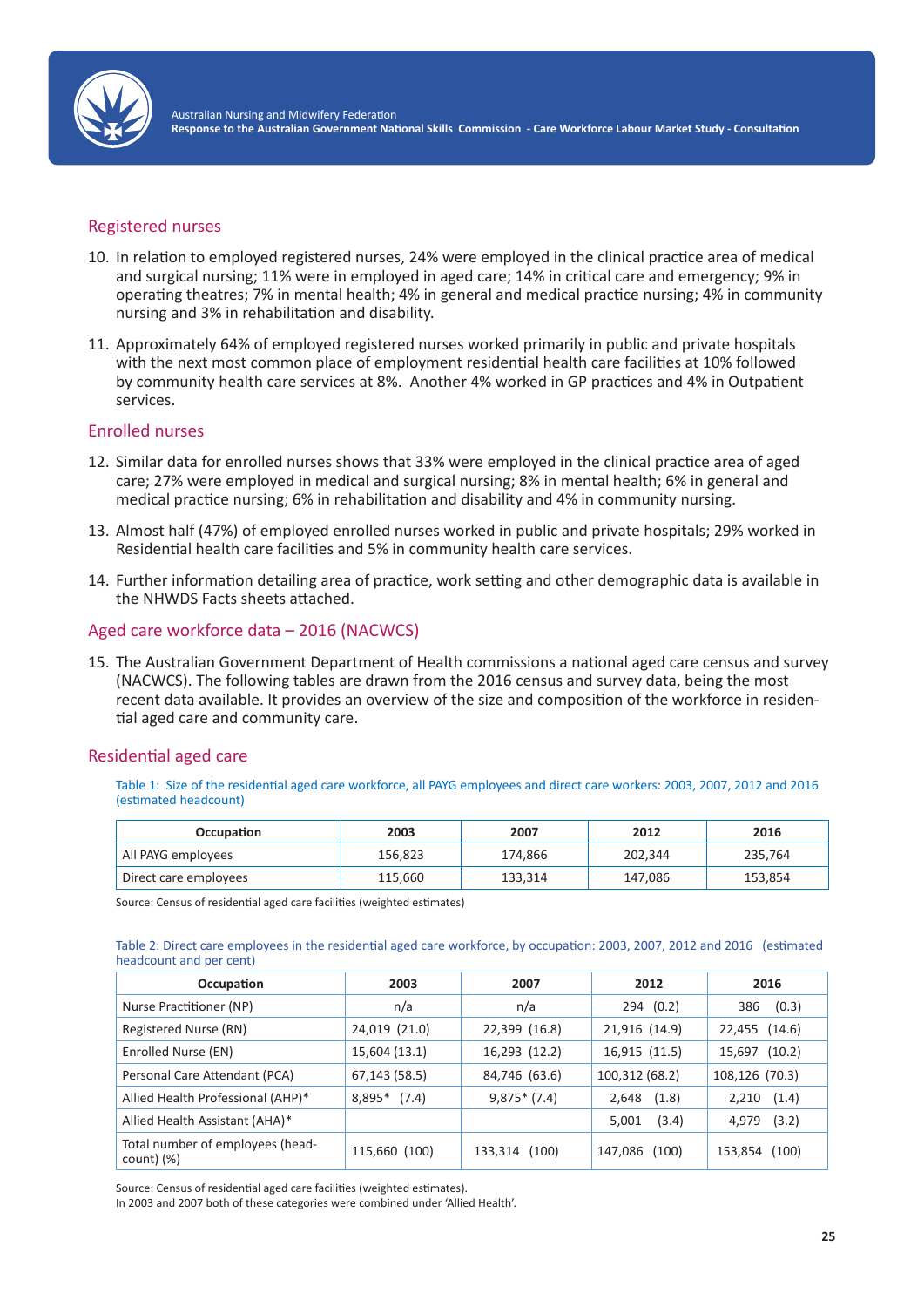

### Home care and home support

16. The 2016 NACWCS data estimates total employment in home care and home support is 130,263 workers of which 86,463 are in direct care roles. The Table below shows a headcount of direct care roles by occupation for the years 2007, 2012 and 2016.

Table 3: Direct care employees in the home care and home support aged care workforce, by occupation: 2007, 2012 and 2016 (estimated headcount and per cent)

| Occupation                   | 2007             | 2012           | 2016             |
|------------------------------|------------------|----------------|------------------|
| Nurse Practitioner           | n/a              | (0.2)<br>201   | (0.1)<br>53      |
| <b>Registered Nurse</b>      | (10.2)           | (8.2)          | (8.1)            |
|                              | 7,555            | 7,631          | 6,969            |
| <b>Enrolled Nurse</b>        | (2.7)            | (3.9)          | (2.2)            |
|                              | 2.000            | 3,641          | 1,888            |
| <b>Community Care Worker</b> | (81.8)<br>60,587 | 76,046 (81.4)  | (83.8)<br>72,495 |
| Allied Health Professional*  | (5.3)            | 3,921          | (4.7)            |
|                              | 3,925            | (4.2)          | 4,062            |
| Allied Health Assistant*     |                  | (2.1)<br>1,919 | (1.2)<br>995     |
| Total number of employees    | (100)            | 93,359 (100)   | (100)            |
| (headcount) (%)              | 74,067           |                | 86,463           |

Source: Census of home care and home support aged care outlets.

\* Note: in 2007, these categories were combined under Allied Health.

#### Employment in residential and community aged care, the nursing workforce and Australian workforce

- 17. The table below compares characteristics of the employment between residential aged care and community care workforce, nursing workforce in general and the Australian workforce as a whole based on 2016 census data.
- 18. Overwhelmingly care work across all work settings is performed by women. A breakdown of RN, EN and carer occupations in the residential and community care workforce in 2016 shows that 87% of the residential direct care workforce were female<sup>58,</sup> and 89% of employees working home and community care.<sup>59</sup> Similarly, 89% of the nursing and midwifery workforce are female.<sup>60</sup>
- 19. Across the three occupations, RN, EN, AIN/PCW/CCW, the community care workforce is slightly older than the residential care workforce. Nurses employed in both residential and community care are older than the average age of nurses in general. For RNs, the median age is 47 and 48 in residential and community care respectively compared to an average age of 43.9 for RNs generally. Similarly for ENs, median age is 50 and 51 in residential and community care, compared to an average of 46.1 for ENs overall. For the AIN/PCW/CCW group, the community care workforce is older than the residential care workforce – 52 compared with a median age of 46 in residential care.
- 20. Overwhelmingly, the residential and community care workforce is employed on a part time basis. A significant number of employees in both the residential and community care workforce, (30% and 40% respectively), indicated they want to work more hours suggesting a significant level of underemployment in the sector.
- 21. The percentage of part time employment for all nursing and care occupations is significantly above the rate of the Australian workforce overall. In residential care, 78.1% of the direct care workforce is employed part time compared to 32.7% in the general community. In community care, the figure is 75.3% compared to 32.7% in the Australian workforce.

<sup>58</sup> The Aged Care Workforce, op.cit., 15

<sup>&</sup>lt;sup>59</sup> Ibid., 74

<sup>60</sup> Op.cit. (NHWDS) 2019 – https://hwd.health.gov.au/resources/publications/factsheet-nrmw-2019.html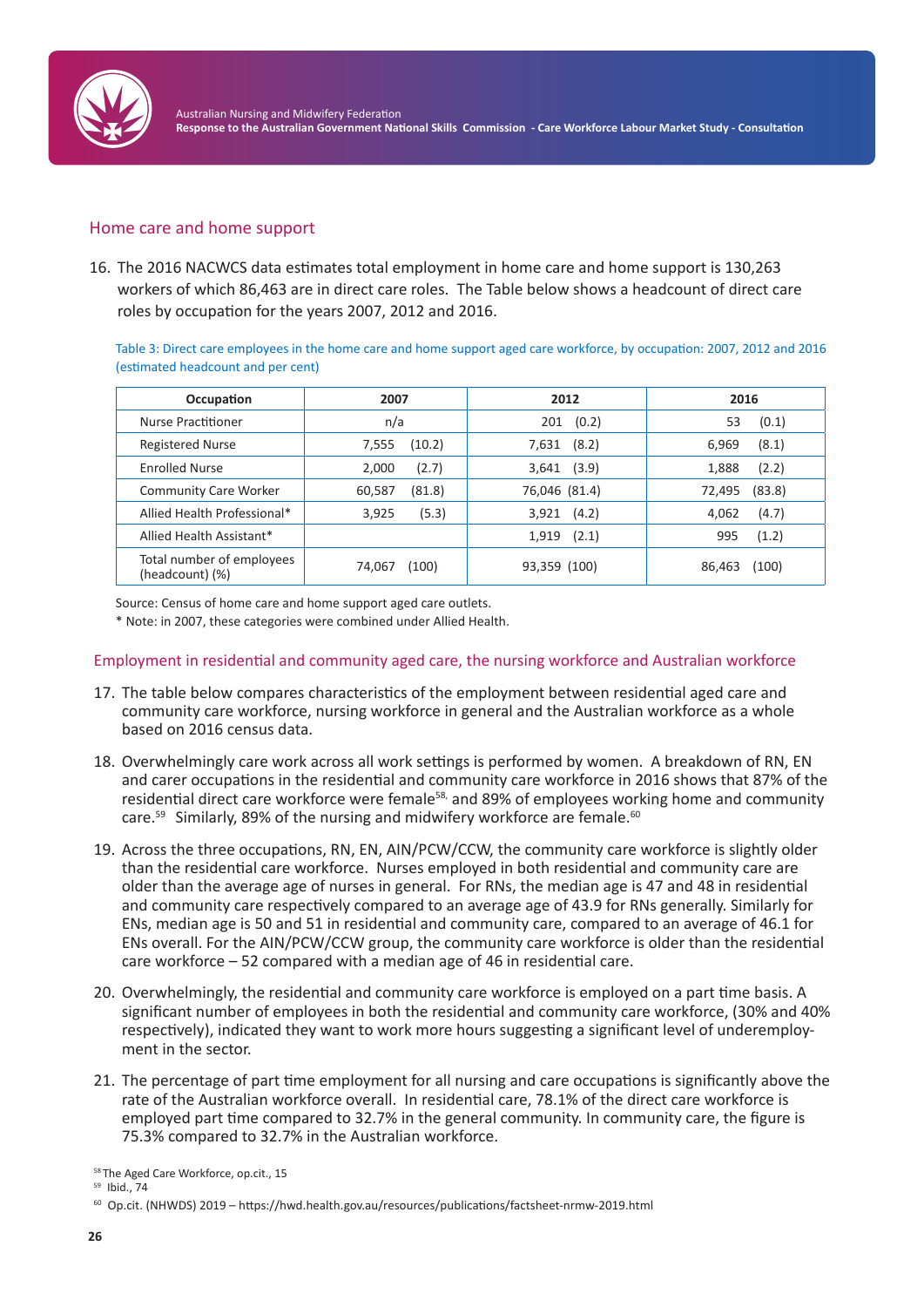

- 22. Additionally, the percentage of employees with full time employment is extremely low in both the residential and community care sectors. Just 11.9% and 11.2% of the direct care workforce are employed full time in residential and community care respectively. Compared to 62% in the Australian workforce overall.
- 23. The percentage of direct care employees in both residential and community care engaged on a casual or contract basis is below the general workforce figure of 25%. 10.1% in residential and 13.5% in community care. However, limitations of the Aged Care Workforce survey means data is not collected on the number of casual agency staff used in the provision of aged care services.
- 24. The NHWDS provides information on the average hours worked across nursing occupations and will, in the future, provide data on the type of employment, (full time; part time and casual employment). The average hours of work for a registered nurse is 33.5 hours per week and 31.6 hours for an enrolled nurse.61
- 25. ABS data from the 2016 census indicates there were 221,000 Registered nurses counted and 46.4% recorded as part time and 45.7% full time. For 34,000 Enrolled nurses, 52.2% were part time and 39% full time.<sup>62</sup>
- 26. ABS data requested by the ANMF on the number of casual employees represented as those without paid leave entitlements for the November quarter 2020 indicates significant numbers of the nursing and care workforce are employed on a casual basis including 32,500 registered nurses; 4,100 enrolled nurses; 19,600 nursing support and personal care workers and 87,900 aged and disabled carers.<sup>63</sup>

|            | <b>Residential</b><br>aged care (1) |                 |           | <b>Community care</b><br>(1) |           |                    | <b>Nursing Workforce (NHWDS)</b><br>(2) |           |                                      |         |
|------------|-------------------------------------|-----------------|-----------|------------------------------|-----------|--------------------|-----------------------------------------|-----------|--------------------------------------|---------|
|            | <b>RN</b>                           | <b>EN</b>       | AIN/PCW   | <b>RN</b>                    | <b>EN</b> | AIN/<br><b>CCW</b> | <b>RN</b>                               | EN        | AIN/<br>PCW/                         |         |
| <b>CCW</b> |                                     |                 |           |                              |           |                    |                                         |           |                                      |         |
| Female     | 87.6%                               | 91.4%           | 86.2%     | 93.7%                        | 94.3%     | 88.8%              | 88.3%                                   | 89.8%     | Not in-<br>cluded in<br><b>NHWDS</b> | 47.5%   |
| Male       | 12.6%                               | 8.6%            | 13.8%     | 6.3%                         | 5.7%      | 11.2%              | 11.7%                                   | 10.2%     |                                      | 52.5%   |
| Age        | 47 median                           | 50 median       | 46 median | 48 median                    | 51 median | 52                 |                                         |           |                                      |         |
| median     | 43.4<br>average                     | 45.3<br>average |           | $40 - 45$                    |           |                    |                                         |           |                                      |         |
| median     |                                     |                 |           |                              |           |                    |                                         |           |                                      |         |
| <b>FT</b>  | 22.4%                               | 13.4%           | 8.9%      | 34.9%                        | 23.8%     | 5.7%               |                                         |           |                                      | 62%     |
| PT         | 67.7%                               | 78.9%           | 80.3%     | 59.4%                        | 71.5%     | 79%                |                                         |           |                                      | 32.7%   |
| Casual     | 9.8%                                | 7.8%            | 10.8%     | 5.7%                         | 4.7%      | 15.3%              | $13\%$ (3)                              | <b>NA</b> |                                      | 25% (5) |

#### Table 4: Gender -Age –Employment status comparison

Notes:

- 1. The Aged Care Workforce, 2016 Mavromaras K, Knight G, Isherwood L, et al. 2017
- 2. National Health Workforce Dataset (NHWDS) 2019 https://hwd.health.gov.au/resources/publications/factsheet-nrmw-2019.html
- 3. ABS 2019, customised report. Labour Force, Australia, Quarterly May 2019 for employees by paid leave entitlement status by select occupations
- 4. Department of Jobs and Small Business Occupational Profiles Summary Australia. Based on ABS data Census of Population and Housing 2016, Place of Usual Residence
- 5. ABS 6333.0 Characteristics of Employment, Australia. August 2016

 $61$  Ibid

 $62$  Department of Jobs and Small Business – Occupational Profiles Summary – Australia. Based on ABS data – Census of Population and Housing 2016, Place of Usual Residence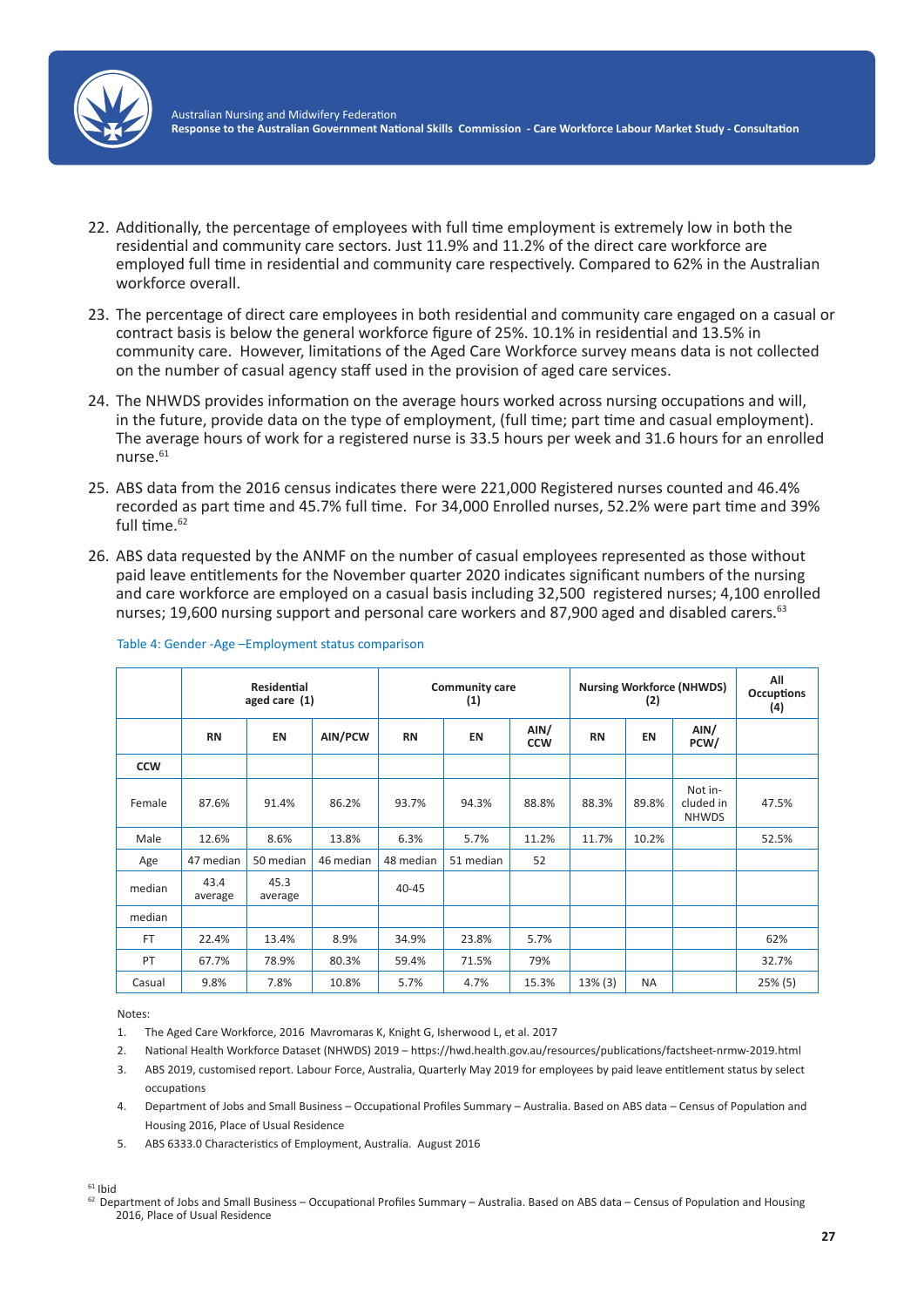

### ABS customised labour force data

- 27. Outside the NACWCS aged care data, (limited to residential and community aged care), AIN/PCW workforce information is available from ABS labour force data. The following table is extracted from an ABS customised report providing quarterly data for relevant ANZSCO occupations including AINs/ PCWs however titled.
- 28. The ANZSCO classifications for "Nursing support and personal care workers" and "Aged and disabled carers" cover a broad range of different care workers including child care, aged care and disability care. There is also overlap between the two groups, for example Nursing support and personal care workers provide assistance across a variety of health settings including community care which may include peoples' homes – similar to an "Aged and disabled carer" group.

#### Table 5: Based on ABS customised report of 6291.0.55.003 - Labour Force, Australia, Detailed, Quarterly, August 19 - November 20 for employees by paid leave entitlements status by select occupations

| <b>Paid leave</b><br>entitlements<br>status | <b>Occupation (ANZSCO)</b>                                                                                                                                                                      | <b>Aug-19</b> | <b>Nov-19</b> | Feb-20  | $May-20$ | Aug- 20 | <b>Nov-20</b> |
|---------------------------------------------|-------------------------------------------------------------------------------------------------------------------------------------------------------------------------------------------------|---------------|---------------|---------|----------|---------|---------------|
| <b>Total Employees</b>                      | Midwifery and Nursing<br>Professionals (254)                                                                                                                                                    | 343,300       | 345,200       | 345,800 | 348,400  | 366,700 | 341,200       |
|                                             | Registered Nurses (2544)                                                                                                                                                                        | 297,900       | 295,900       | 296,000 | 297,600  | 299,000 | 295,000       |
|                                             | Enrolled and mothercraft<br>nurses (4114)                                                                                                                                                       | 25,200        | 19,200        | 23,200  | 20,400   | 21,700  | 34,600        |
|                                             | Nursing Support and<br>Personal Care Workers<br>(4233)                                                                                                                                          | 91,900        | 103,600       | 100,700 | 85,200   | 86,500  | 82,800        |
|                                             | Aged and Disabled Carers<br>(4231)                                                                                                                                                              | 190,000       | 204,100       | 214,600 | 202,900  | 223,400 | 219,600       |
|                                             | $\mathbf{a} \cdot \mathbf{a} \cdot \mathbf{r} = \mathbf{a} \cdot \mathbf{a} \cdot \mathbf{a} \cdot \mathbf{a} \cdot \mathbf{r} = \mathbf{a} \cdot \mathbf{a} \cdot \mathbf{a} \cdot \mathbf{r}$ |               |               |         |          |         |               |

Note:The data for 4114 Enrolled and Mothercraft Nurses and 2541 Midwives is volatile. Sampling error is measured by relative standard errors (RSEs). The RSEs for these occupations were above 25%. As a rule, RSE of 25% or greater are subject to high sampling error and should be used with caution.

#### Higher Education student data – Course commencement, completions and total enrolments up to 2019

29. The following tables provide the latest available information on the number of students commencing and completing a course for initial registration as a nurse from 2012 to 2019. The demand for undergraduate nursing courses remains strong. The table below shows there were over 36,000 applications for undergraduate nursing courses in 2019. Course commencements (Table 7) totalled 26,493 in 2019, a 30% increase over a 5 year period since 2014.

| Year         | 2010   | 2011   | 2012   | 2013   | 2014   | 2015   | 2016   | 2017   | 2018   | 2019    |
|--------------|--------|--------|--------|--------|--------|--------|--------|--------|--------|---------|
| Applications | 24,185 | 24.230 | 24.603 | 24.999 | 27.537 | 30,886 | 34.706 | 35.871 | 36.517 | 36,057  |
| Offers       | 17.579 | 17.796 | 18.859 | 19.750 | 21.001 | 24.130 | 26.788 | 26.247 | 26.694 | 26,120  |
| Acceptances  | 13,285 | 13.284 | 14.494 | 14.759 | 16,387 | 19.105 | 21.190 | 20.547 | 20.773 | 20,360, |

|  | Table 6: Undergraduate applications, offers and acceptances 2010-2019 |
|--|-----------------------------------------------------------------------|
|--|-----------------------------------------------------------------------|

Source: Undergraduate Applications Offers and Acceptances Publications, Australian Government Department of Education and Training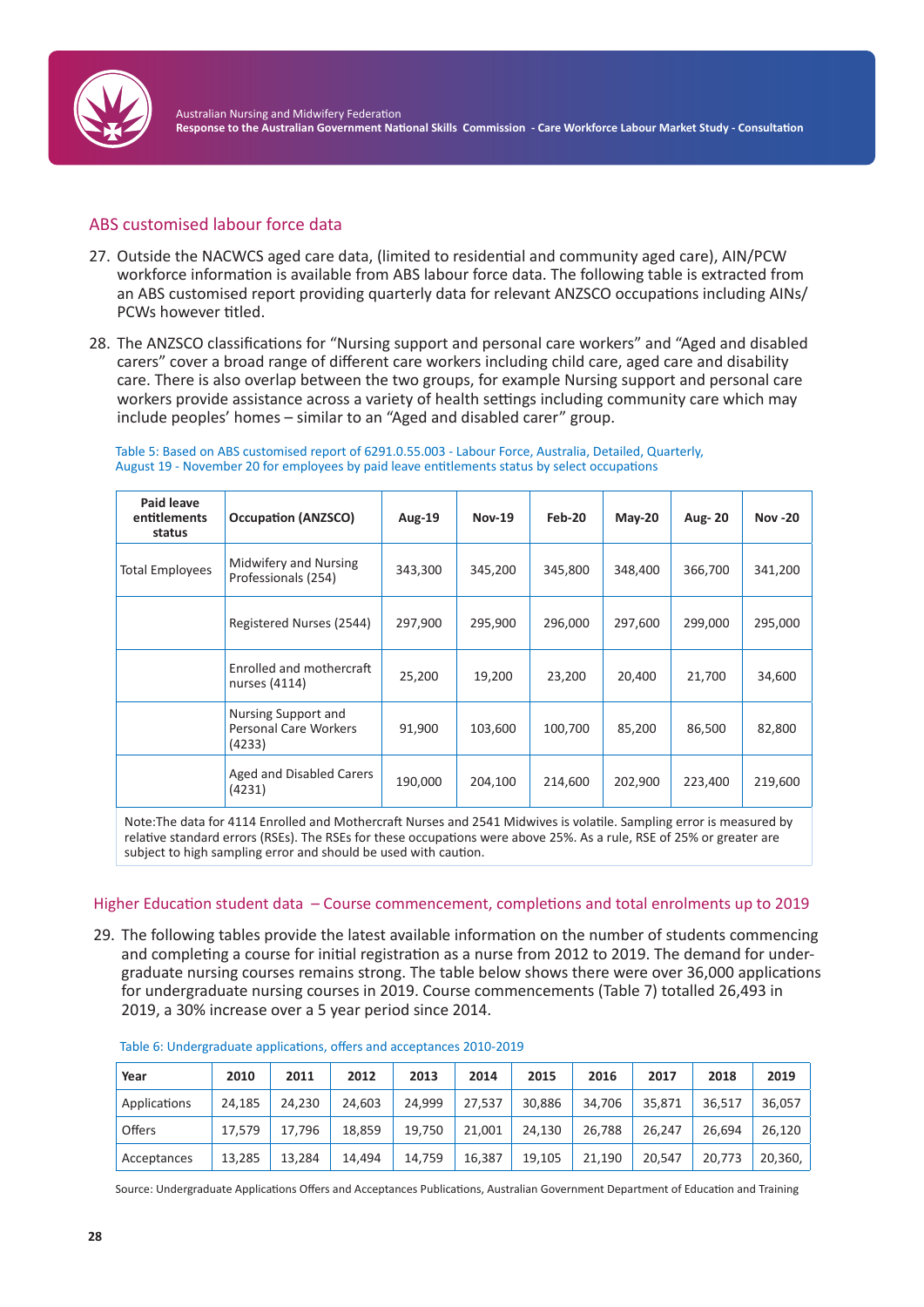

|                                | 2012   | 2013   | 2014   | 2015   | 2016   | 2017   | 2018   | 2019   |
|--------------------------------|--------|--------|--------|--------|--------|--------|--------|--------|
| <b>TOTAL</b>                   | 17,862 | 18,989 | 20,266 | 22.049 | 23,645 | 24,362 | 26,645 | 26,493 |
| Australian citizen             | 14,141 | 15.108 | 16,174 | 17,617 | 18,874 | 19,071 | 20,222 | 19,197 |
| New Zealand citizen            | 164    | 200    | 196    | 214    | 266    | 275    | 271    | 284    |
| Permanent resident             | 922    | 867    | 959    | 984    | 980    | 1,106  | 1,201  | 1,290  |
| Temporary entry<br>permit      | 2,357  | 2,576  | 2,717  | 3,023  | 3,343  | 3.770  | 4,758  | 5,543  |
| Other overseas                 | 115    | 93     | 93     | 76     | 74     | 7      | 0      | 13     |
| Permanent<br>humanitarian visa | 163    | 145    | 127    | 135    | 108    | 133    | 193    | 166    |

#### Table 7: Number of commencements for initial registration as a nurse by citizenship, 2012-2019

Source: 2012-2019 Selected Higher Education Statistics, Australian Government Department of Education and Training

30. The number of course completions over the 5-year period 2014-2019 increased by 48% with 17,178 graduates in 2019. The increasing number of graduates is very positive for the continued growth of the nursing and midwifery workforce however the ANMF is concerned that many new graduates and early career nurses have difficulty finding employment despite many employers claiming recruitment difficulties across a number of health and aged care settings.

|                                | 2012   | 2013   | 2014   | 2015   | 2016   | 2017   | 2018   | 2019   |
|--------------------------------|--------|--------|--------|--------|--------|--------|--------|--------|
| <b>TOTAL</b>                   | 10,635 | 11,084 | 11,640 | 12,041 | 13,443 | 14,010 | 15,270 | 17,178 |
| Australian citizen             | 8,063  | 8,481  | 8,991  | 9,254  | 10,399 | 10,849 | 11,717 | 12,806 |
| New Zealand citizen            | 67     | 77     | 93     | 105    | 121    | 119    | 177    | 152    |
| Permanent resident             | 342    | 431    | 467    | 410    | 465    | 512    | 566    | 653    |
| Temporary entry<br>permit      | 2,048  | 1,967  | 1,922  | 2,141  | 2,324  | 2,399  | 2.741  | 3,485  |
| Other overseas                 | 71     | 68     | 87     | 81     | 78     | 62     | 17     | 7      |
| Permanent<br>humanitarian visa | 44     | 60     | 80     | 50     | 56     | 69     | 52     | 75     |

#### Table 8: Number of completions for initial registration as a nurse by citizenship, 2012-2019

Source: 2012-2019 Selected Higher Education Statistics, Australian Government Department of Education and Training.

31. Overall there were almost 75,000 students enrolled in a nursing course, a 40% increase over the 5 years to 2019.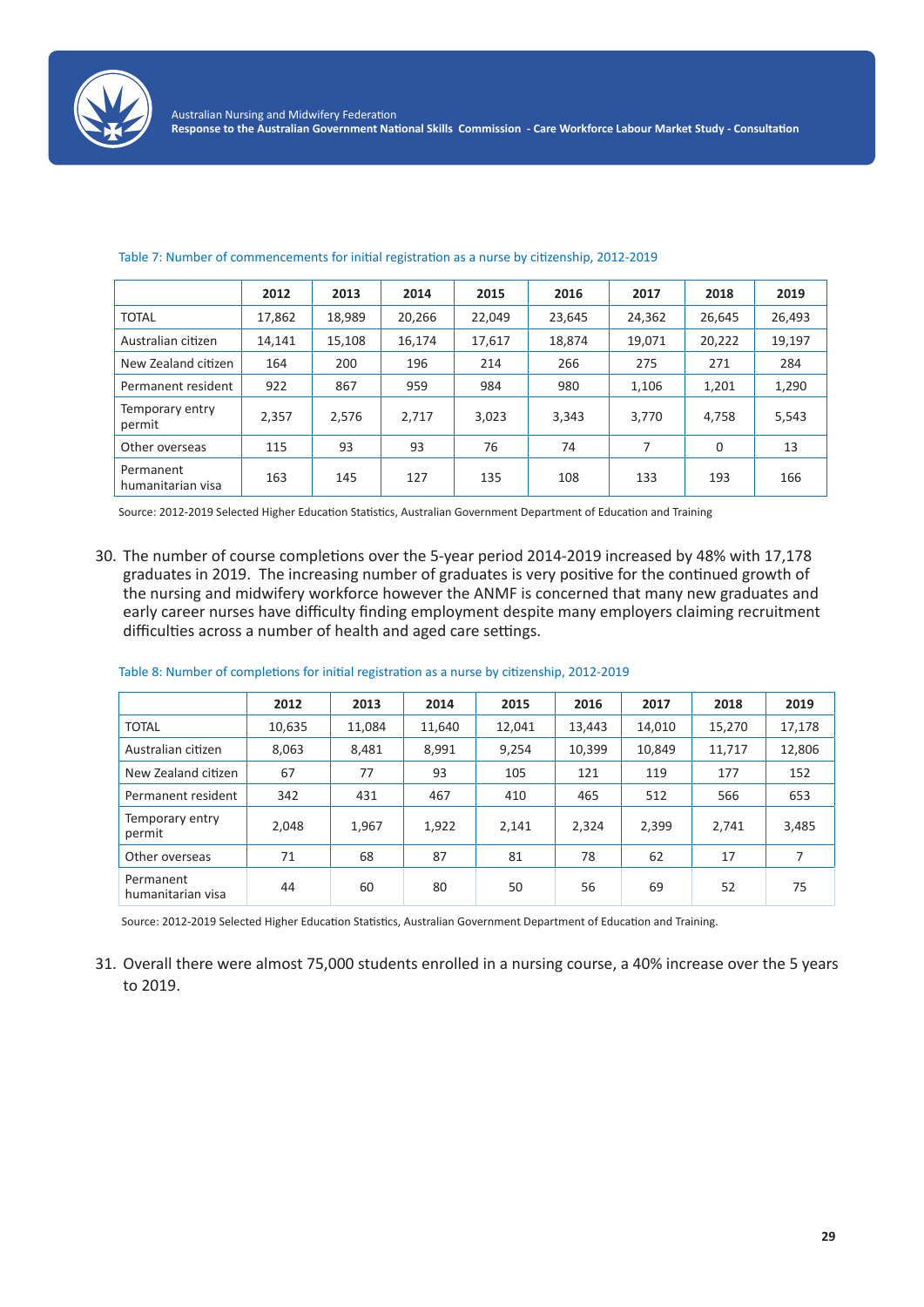

|                                   | 2012   | 2013   | 2014   | 2015   | 2016   | 2017   | 2018   | 2019   |
|-----------------------------------|--------|--------|--------|--------|--------|--------|--------|--------|
| <b>TOTAL</b>                      | 48,421 | 50,678 | 53,542 | 57,893 | 62,365 | 65,977 | 71,157 | 74,897 |
| Australian<br>citizen             | 38,893 | 41,119 | 43,742 | 47,370 | 50,963 | 53,393 | 56,311 | 57,367 |
| New Zealand<br>citizen            | 374    | 446    | 492    | 539    | 628    | 709    | 793    | 805    |
| Permanent<br>resident             | 1,925  | 1,964  | 2,041  | 2,160  | 2,217  | 2,414  | 2,763  | 3,015  |
| Temporary<br>entry permit         | 6,678  | 6,566  | 6,669  | 7,261  | 8,024  | 8,987  | 10,823 | 13,183 |
| Other overseas                    | 203    | 201    | 198    | 178    | 161    | 84     | 21     | 19     |
| Permanent<br>humanitarian<br>visa | 348    | 382    | 400    | 385    | 372    | 390    | 446    | 508    |

#### Table 9: Number of enrolments for initial registration as a nurse by citizenship, 2012-2019

Source: 2012-2019 Selected Higher Education Statistics, Australian Government Department of Education and Training

#### Enrolled nurse student data

32. The National Centre for Vocational Education Research (NCVER) provides data on Total Vet Activity (TVA) program enrolments and completions for students undertaking study programs leading to registration as an enrolled nurse. Tables 10 and 11 below show in 2019 total enrolments were 25,470 in 2019 and 6,855 students completed the education program for enrolled nursing.

|               | 2015   | 2016   | 2017   | 2018   | 2019   |
|---------------|--------|--------|--------|--------|--------|
| International | 1,775  | 2,450  | 3,370  | 4,270  | 3,675  |
| Domestic      | 23.170 | 24.875 | 24,515 | 21,895 | 21,790 |
| Total         | 24,945 | 27,325 | 27,885 | 26,165 | 25,470 |

#### Table 10: Program enrolments

Table 11: Completions

|               | 2015  | 2016  | 2017  | 2018  | 2019  |
|---------------|-------|-------|-------|-------|-------|
| International | 640   | 635   | 785   | 990   | 1,320 |
| Domestic      | 5,425 | 6,010 | 6,415 | 6,215 | 5,535 |
| Total         | 6,065 | 6,645 | 7,200 | 7,205 | 6,855 |

Source: NCVER 2020, Australian vocational education and training statistics: Total VET students and courses, NCVER, Adelaide.

Notes: Data in these tables have been rounded to the nearest five (5) to protect student confidentiality.

Data is for nationally recognised training only.